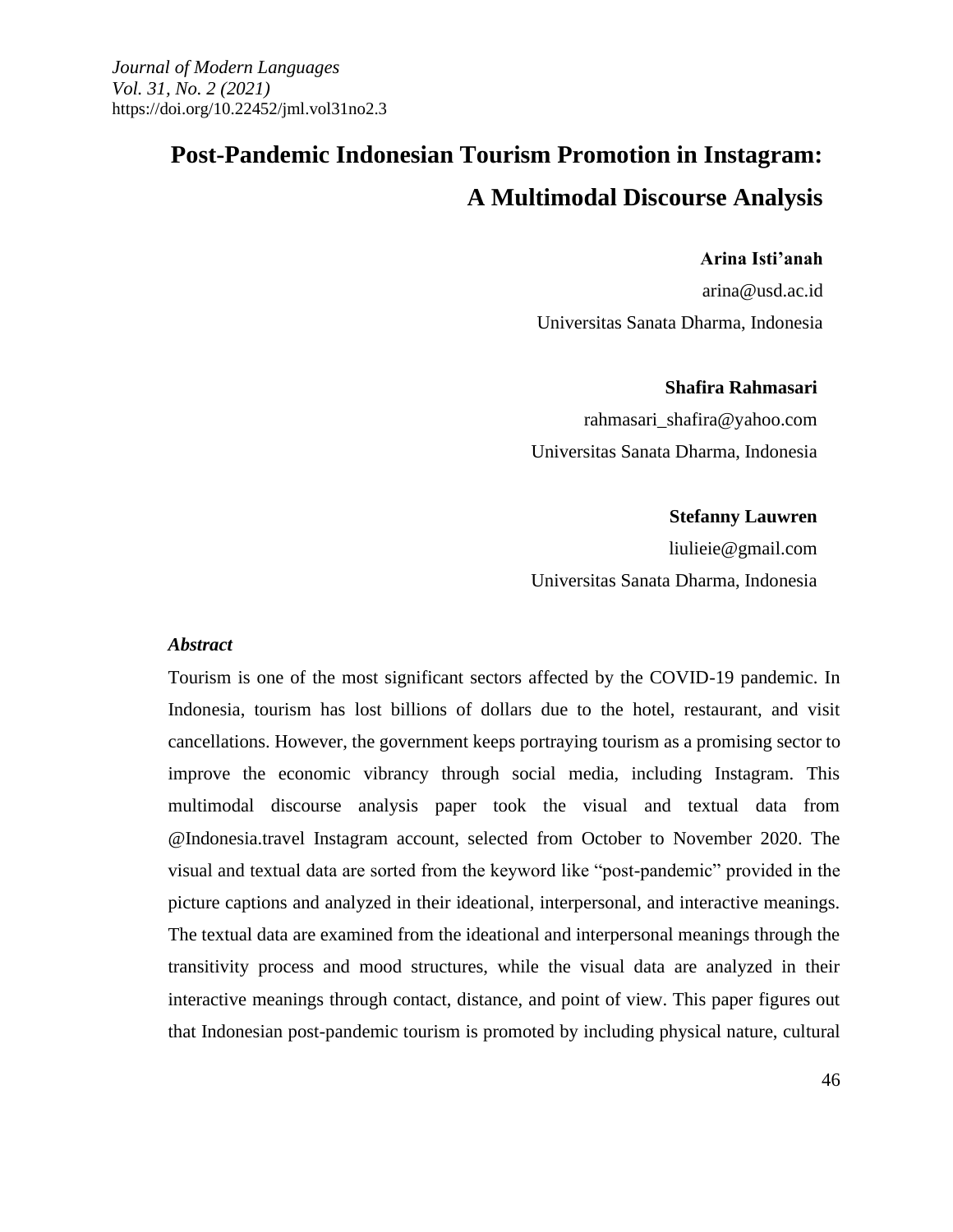heritage, and traditional villages. Through the parallels of linguistic and visual strategies, Instagram positions its viewers as the participants that have the power to decide their visit in the post-pandemic era. It meets the caption purpose that offers Indonesian tourism destinations.

Keywords: post-pandemic, tourism, Indonesia, Instagram, multimodal

#### **1. Introduction**

Indonesia has thousands of islands, hundreds of local languages, ethnic groups, dances, and diverse cultural heritage. With more than 13,000 islands and 700 languages, Indonesia is famous for its diversity, including its natures and cultures (Abdullah, 2014; Paauw, 2009; Salim, Ibrahim, & Hassan, 2018). The variety of Indonesian physical and social environments has triggered the development of the tourism sector that has been central to the country's economic growth. However, the COVID-19 pandemic that struck Indonesia in March 2020 has affected a significant loss in the tourism sector, export performance, and economic growth performance (Susilawati, Falefi, & Purwoko, 2020). By November 12, 2020, there were 448,118 confirmed cases of COVID-19 with 14,836 deaths in Indonesia ("WHO Coronavirus Disease (COVID-19) Dashboard," n.d.). This situation has reduced the income of the citizens' income who rely on tourism for their living. Among others, the sad truth is found in Bali, in which 60-80% or 40,000 cancellations of hotels by tourists result in a total value loss of IDR 1 trillion (Rahma & Arvianti, 2020). So far up to November 2020, the COVID-19 pandemic has wiped out about IDR 85 trillion (USD 5.87 billion) of Indonesia's tourism revenues, prompting business groups to call on the government to offer further stimulus to the virus-stricken sector (Akhlas, 2020).

Despite the low income from the tourism sector, the Indonesian government keeps promoting the industry through social media. The Indonesian government has involved online platforms such as Facebook, TikTok, Twitter, and Instagram. The accounts are said to be managed by the Ministry of Tourism and Creative Economy, mentioned in the account profile. People nowadays prefer social media to gather information before purchasing products and services, including the tourism sector (Nedra, Hadhri, & Mezrani, 2019). Ting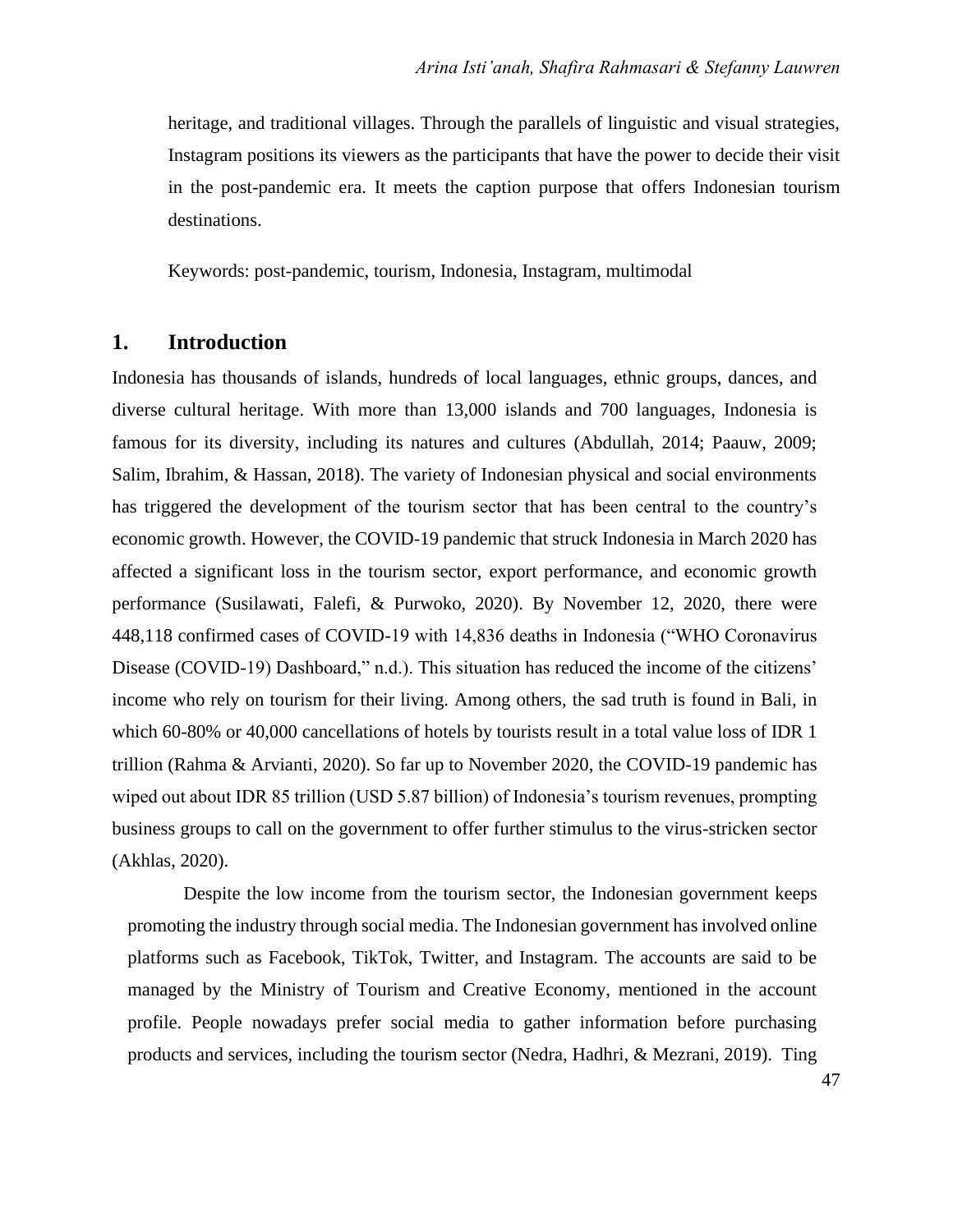et al. (2015) assert that Instagram is a compelling communication and marketing tool to present products as images (Nedra et al., 2019). Moreover, Instagram aims to make an excellent impression to enable the browser's dreams through shared images with eyecatching visuals (Nedra et al., 2019). In the tourism sector, Instagram evokes the users' curiosity to visit the tourism destinations through particular shots and persuasive strategies presented in pictures and captions.

Scholars have paid attention to Indonesian tourism discourse: how the official website of Indonesian tourism reveals the authenticity of nature and culture (Salim et al., 2018), cuisine (Samad, Salim, & Akib, 2018), and the linguistic strategies through modality and language evaluation to present Indonesian physical environment (Isti'anah, 2020; Rahmasari & Lauwren, 2020). They argue that tourism's official website performs as an information source and promotional tool to invite prospective tourists. However, the Indonesian government also uses another promotional platform, Instagram, to access pictures and captions explaining the pictures. The language and images are purposively selected so that the global tourists still consider Indonesia a worthy country to visit. The employment of phrases like "post-pandemic trip" persuade the users to visit Indonesia when the situation gets better. Besides, the captions found under the picture describe the image, what activities the browsers can have, and when the browsers can visit the destinations. A hashtag is another feature on Instagram that enables the browsers to find out information about tourism sites. In sum, pictures, captions, and hashtags are postulated to be powerful tools in tourism promotion (Gurtner, 2016; Yu & Sun, 2019).

Previous studies have examined social media and post-disaster tourism, such as Instagram in Macau tourism (Yu & Sun, 2019), Twitter hashtags in post-earthquake tourism in Bali and Lombok (Yan, Chen, & Wang, 2020), post-disaster tourism in Aceh (Liu-Lastres, Mariska, Tan, & Ying, 2020; Yan et al., 2020), and post-terrorist attack in Bali 2002 and 2005 (Gurtner, 2016). Yu & Sun (2019) also researched tourism on Instagram by observing the Taiwanese food identified from the hashtags and the number of likes and comments. Studies mentioned previously have proven that tourism has an influential position in countries that experience a disaster or even terrorism since the countries attempt to find out the best strategies to improve their economic income from the tourism industry. Motivated by studies mentioned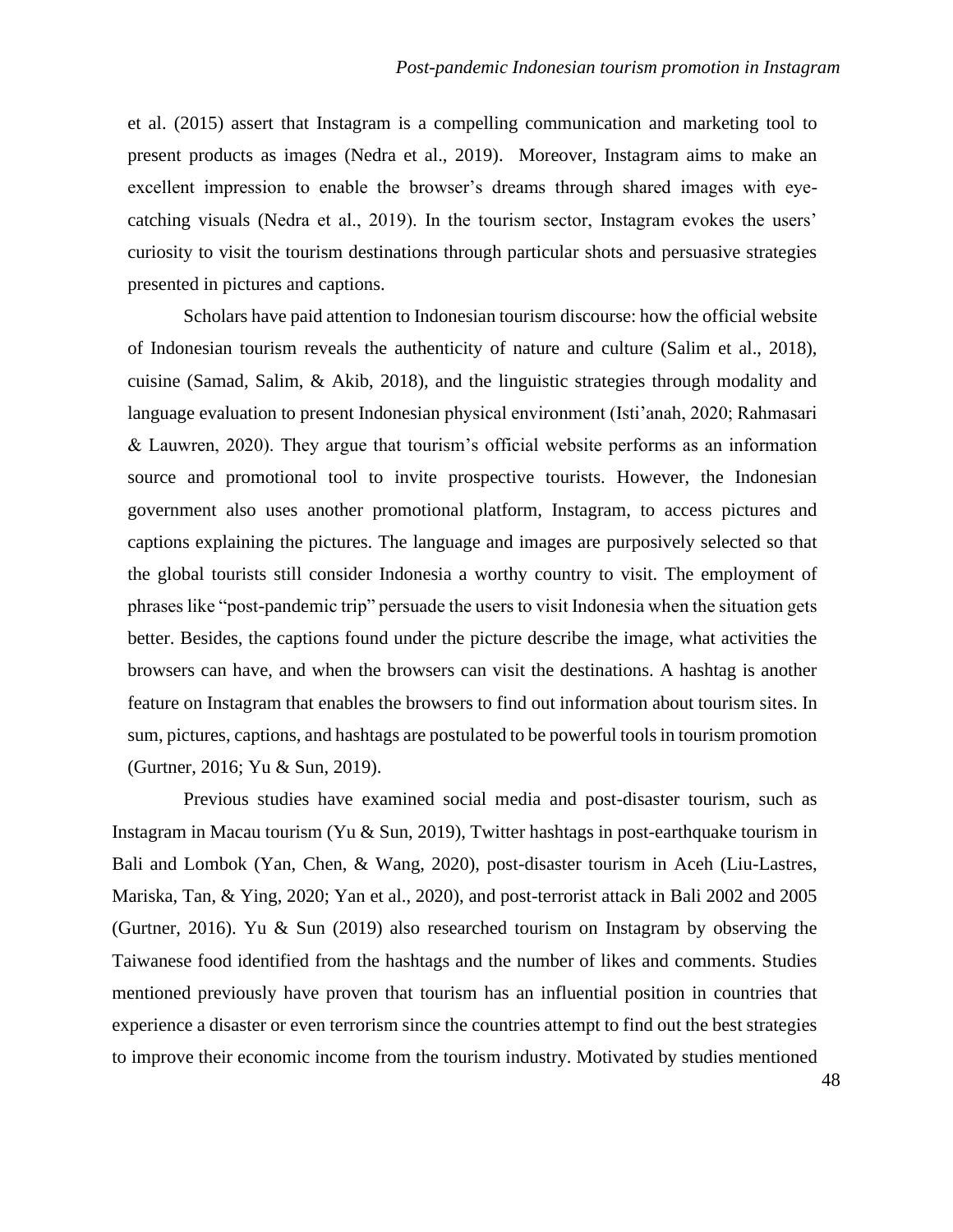earlier, the present paper aims to examine post-pandemic Indonesian tourism's linguistic and visual strategies in Instagram.

#### **2. Literature Review**

#### **2.1 Multimodal Discourse Analysis**

Kress and Leeuwen develop the visual grammar theory derived from Halliday's systemic functional grammar (SFG), treating language as a system of choice to create meanings through metafunctions: ideational, interpersonal, and textual functions (Kress & Leeuwen, 2006). Kress and Leeuwen use the terminology Multimodal Discourse Analysis to emphasize the inclusion of visual data in linguistic analysis (Dallyono & Sukyadi, 2019). Hence, they propose that pictures as meaning resources can be observed through representational, interactive, and compositional meanings. Multimodal Discourse Analysis depicts that meanings are understood not only from verbal modes but also through the integration among many semiotic resources, including verbal and non-verbal ones (Elsanhoury, 2020).

Representational meaning deals with how a semiotic symbol represents objects and their relations to the real world. Representational meaning is in line with Halliday's ideational meaning that concerns how language represents the speaker's experience of the real world through the transitivity analysis system. The transitivity system concerns the verbal elements identified from the types of verbs and their arguments carrying lexico-grammar relation. In contrast, visual grammar involves vectors to imply participants in an image. Interactive meaning is about the connection between the producer and receivers of the pictures, in line with Halliday's concept of interpersonal meaning about how language builds social relationships with the hearer. Compositional meaning deals with the composition structures to present information to the viewers, in line with Halliday's textual function on organizing a text based on a speaker's ideational and interpersonal intentions (Liu, 2019).

#### **2.2 Contact, Distance, and Point of View**

Multimodal Discourse Analysis provides the choice of contact, distance, and point of view as interactive strategies of a picture—the presence or absence of a gaze between the participants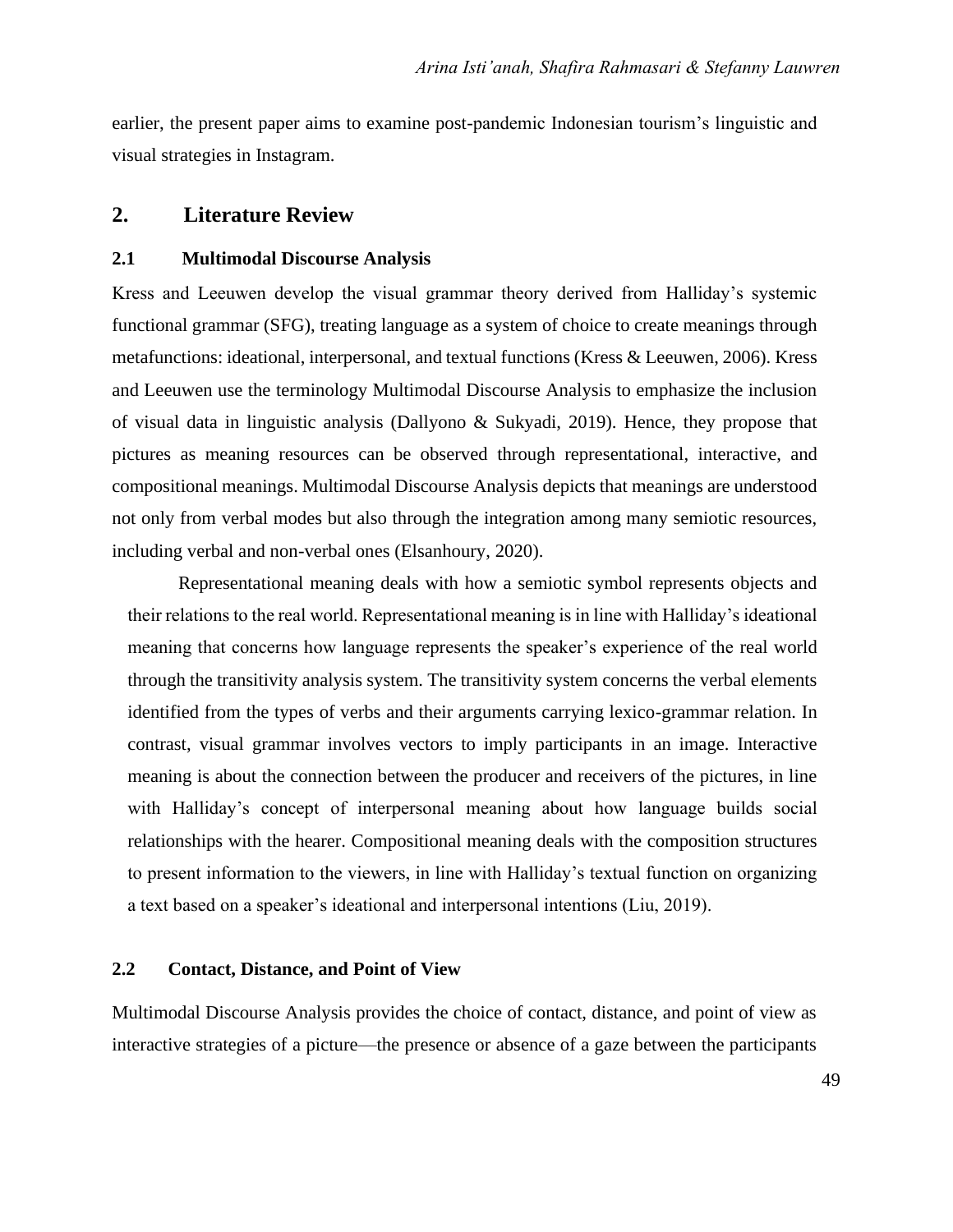and the picture viewers. When interactive participants are absent, the images themselves demand a direct gaze, while indirect gaze represents an offer. A direct gaze demands the viewers' action towards the picture. On the other hand, an indirect gaze representing an offer gives information on the image (Liu, 2019). Distance is about the shot strategy in taking a picture, identified from the subject's depiction in a frame. A closely shot picture shows an intimate relationship to the viewers, while an image in a long shot strategy shows an impersonal relationship. The shot strategy is identified by depicting the subject in a frame. The close shot strategy shows head and shoulder, while the long shot strategy shows the human figure about half-height of the frame (Kress & Leeuwen, 2006). On the other hand, a very close strategy shows an object that is less than the head and shoulder in a frame. In the medium close shot the figure is cut off at the waist, while the figure is cut off at the knees in the medium shot. The medium long-shot shows the whole figure (Kress & Leeuwen, 2006). The identification of social relations determined by distance is also seen from how the reader/ viewer touches other persons in the picture. For example, 'close personal distance' is identified when 'one can grasp the other person,' and public distance is shown when the distance between people who are and are to remain strangers (Kress & Leeuwen, 2006).

Point of view or attitude can be analyzed from how the image producer shows a relationship to the viewers through the eye-level strategy. In identification of the eye level, two participants are included: the viewers and the object being presented. The eye-level here refers to the viewers since they are the subjects who observe the objects in a frame. When the viewers' eye level is above the objects, or when the objects are below their eye level, the visual analysis interprets it as the viewer's power. It is the viewers who have authority toward the objects in the frame. The other two visual strategies of point of view are "on the viewers' eye level" that shows equality between the viewers and the objects in the frame and "above the viewers' eye-level" that shows the power of the depicted (Kress & Leeuwen, 2006).

#### **2.3 Transitivity and Mood**

Halliday's SFG proposed concerns on how language is used through ideational, interpersonal, and textual metafunction. Through the choice of lexico-grammar in a language, meanings are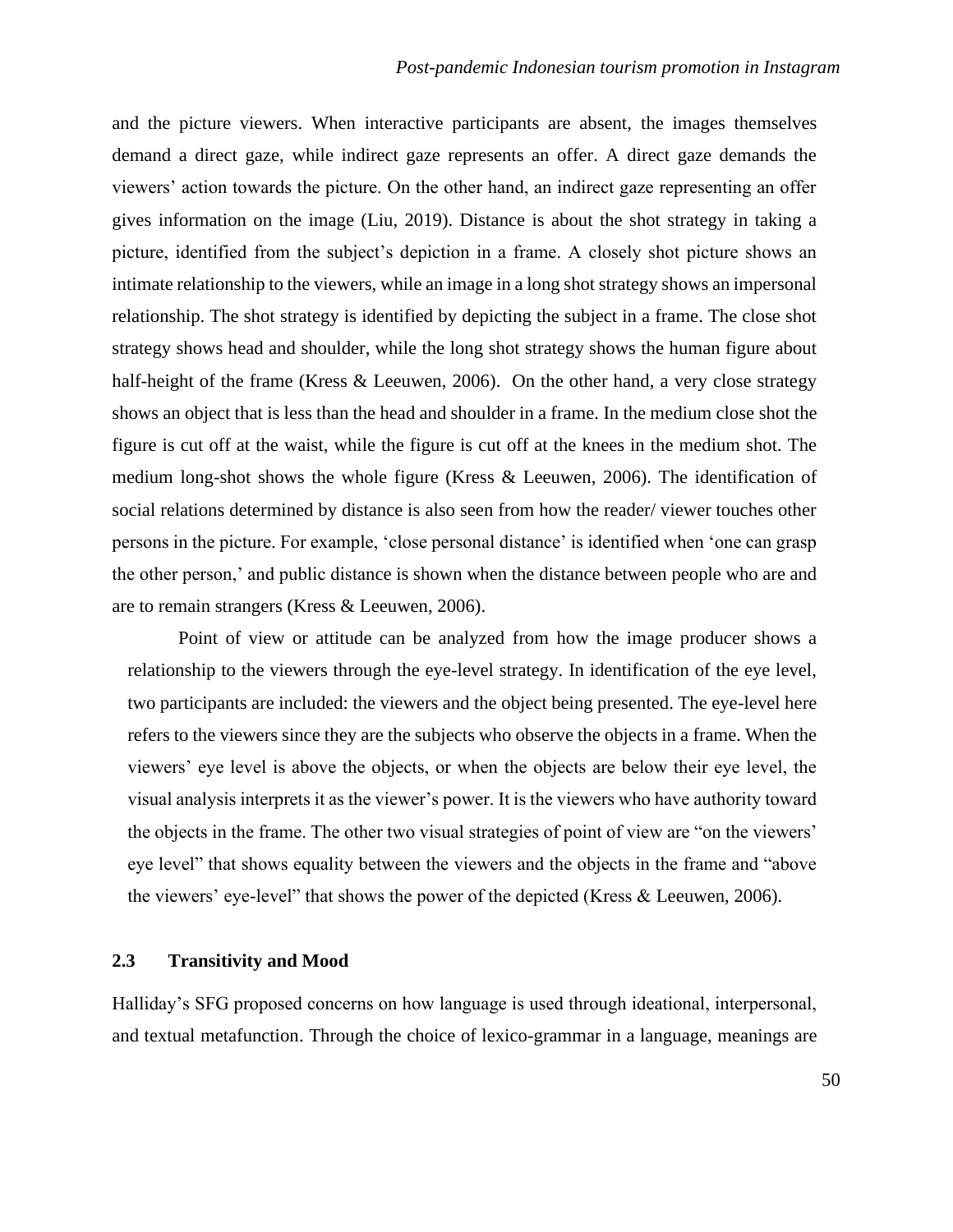realized to present the speaker's experience of the real world, the speaker's relationship to their audience, and the speaker's ways of packaging a message in communication (Halliday & Matthiessen, 2014). The transitivity analysis identifies the ideational function through verbs showing processes, such as doing, feeling, being, experiencing, saying, and behaving. The six transitivity processes marked by the verb phrase found in the clause are material, mental, relational, behavioral, verbal, and existential (Downing & Locke, 2006). The role of participants is then categorized based on the transitivity process employed. Below is the summary of transitivity processes (Isti'anah, 2014).

| N <sub>o</sub> | Processes   | Meaning<br>Category | Participants                 | Sample Verbs            |  |
|----------------|-------------|---------------------|------------------------------|-------------------------|--|
|                | Material    | doing               | Actor, Goal                  | give, choose            |  |
|                |             | happening           | Actor, Affected              | get, exposed            |  |
| $\mathfrak{D}$ | Mental      | perception          | Senser, Phenomenon           | see, hear, notice       |  |
|                |             | affection           | Senser. Phenomenon           | like, love              |  |
|                |             | volition            | Senser, Phenomenon           | want, need              |  |
| 3              | Verbal      | saying              | Sayer, Receiver,<br>Verbiage | tell, say               |  |
| 4              | Relational  | attributive         | Carrier, Attribute           | to be, linking<br>verbs |  |
|                |             | identifying         | Token, Value                 | to be, signify          |  |
|                |             | possessive          | Possessor, Possessed         | have                    |  |
| 5              | Behavioral  | behaving            | Behaver                      | smile, sniff            |  |
| 6              | Existential | existing            | Existent                     | to be                   |  |

Table 1. Transitivity Processes

In interpersonal metafunction, a clause is structured on the Mood and Residue. As the carrier of arguments, Mood consists of Subject and Finite, while Residue consists of Predicator, Adjunct, and Complement (Matthiessen, Teruya, & Lam, 2010). Residue represents the clause's parts that do not indicate Mood. Below is the figure showing mood systems.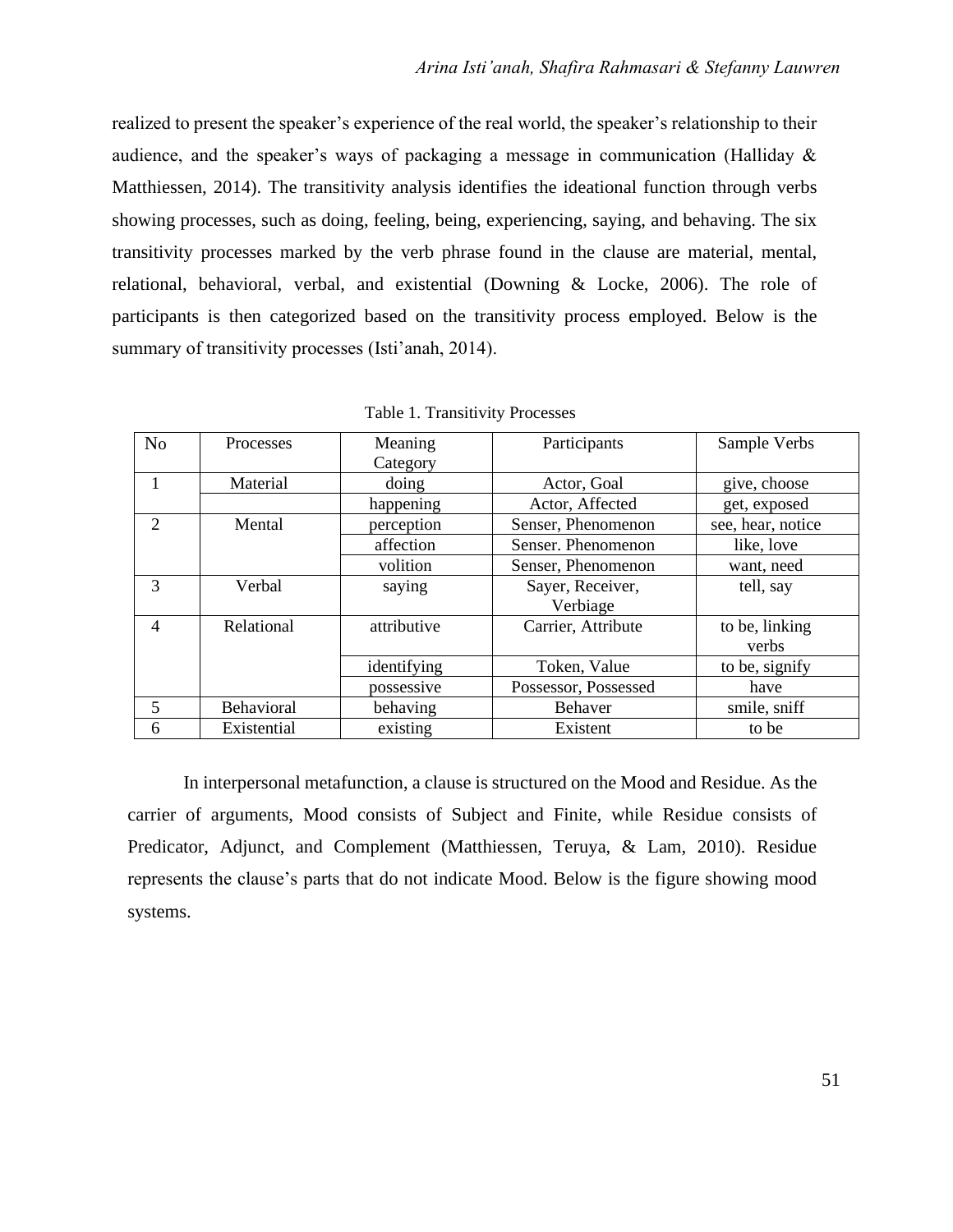

Figure 1. Mood systems (Thompson, 2014, p. 60).

The above figure shows the syntactic markers of Mood systems in clause levels. The Mood is divided into two types: indicative Mood, further branched to declarative and interrogative, and imperative Mood. Interrogative Mood is marked by WH followed by Finite or Finite followed by Subject, depending on the type of answer it requires. On the other hand, the declarative Mood is structured by Subject followed by Finite. Imperative does not require Subject-Finite construction since it is characterized by the absence of Subject in jussive type. However, the suggestive imperative takes Subject in expressions like "let's".

Interpersonal metafunction is about how language is exercised to demand or offer goods and services. As discussed above, the mood structure system reveals the speaker's way of communicating their attitudes towards whom they are interacting (Webster, 2015). Therefore, interpersonal metafunction is about the syntactic pattern and the semantic system of speech. Below is the figure displaying speech functions by Halliday (2014).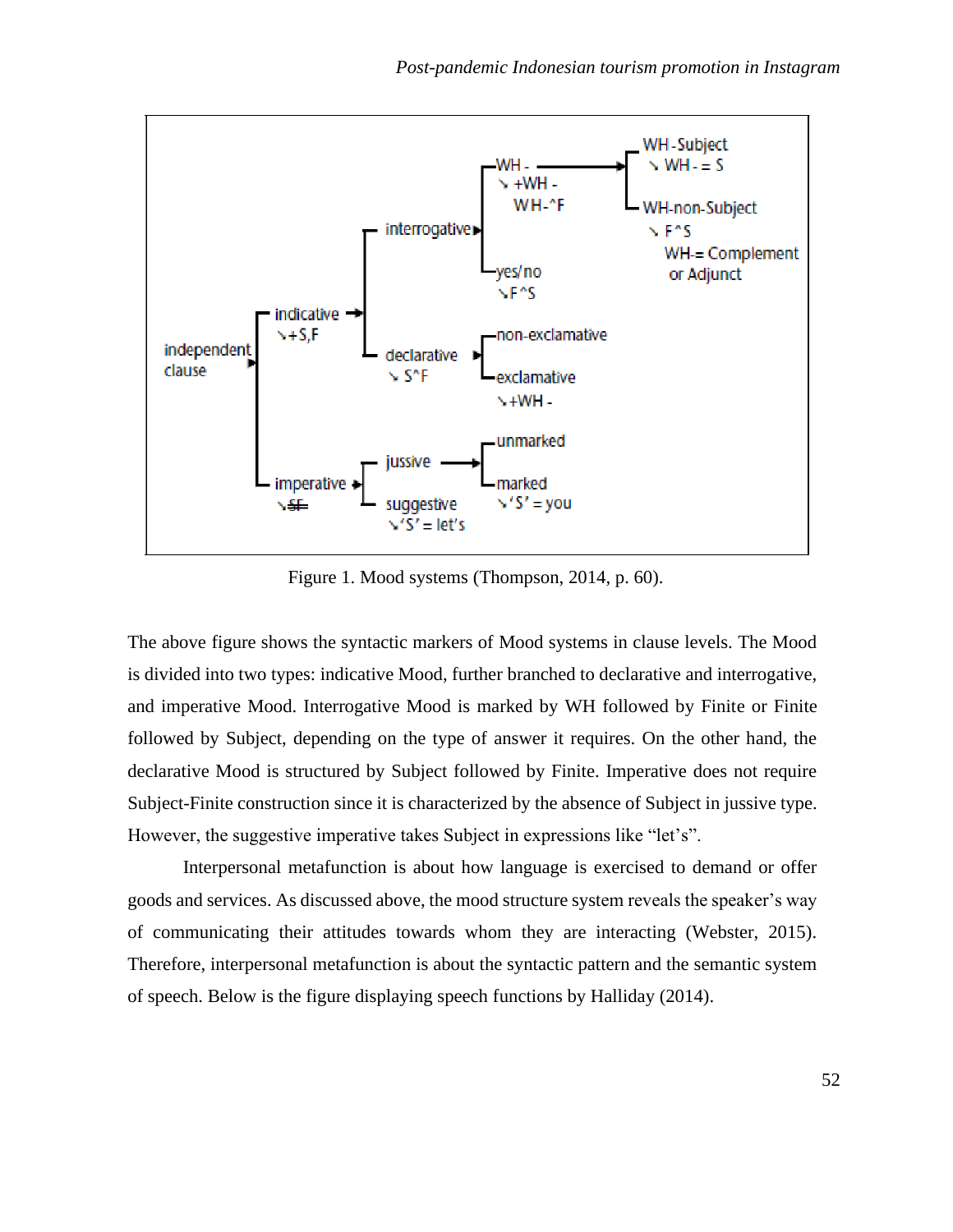

Figure 2. Speech functions of mood structures

According to the above speech function system, language has three meanings: move, role, and commodity. The initial meaning is interpreted in the contexts of initiation and response. Speakers in the initiation type can open and react to a request. The type of answer can be either expected or optional. The second meaning, initiating role, refers to giving and receiving. When a speaker provides information, he or she makes a statement, whereas when a speaker requests information, he or she asks a question. The final meaning, commodity, is concerned with information and goods and services. A statement is used by a speaker to provide information, similar to how a role is initiated. A speaker has the ability to offer or command products and services.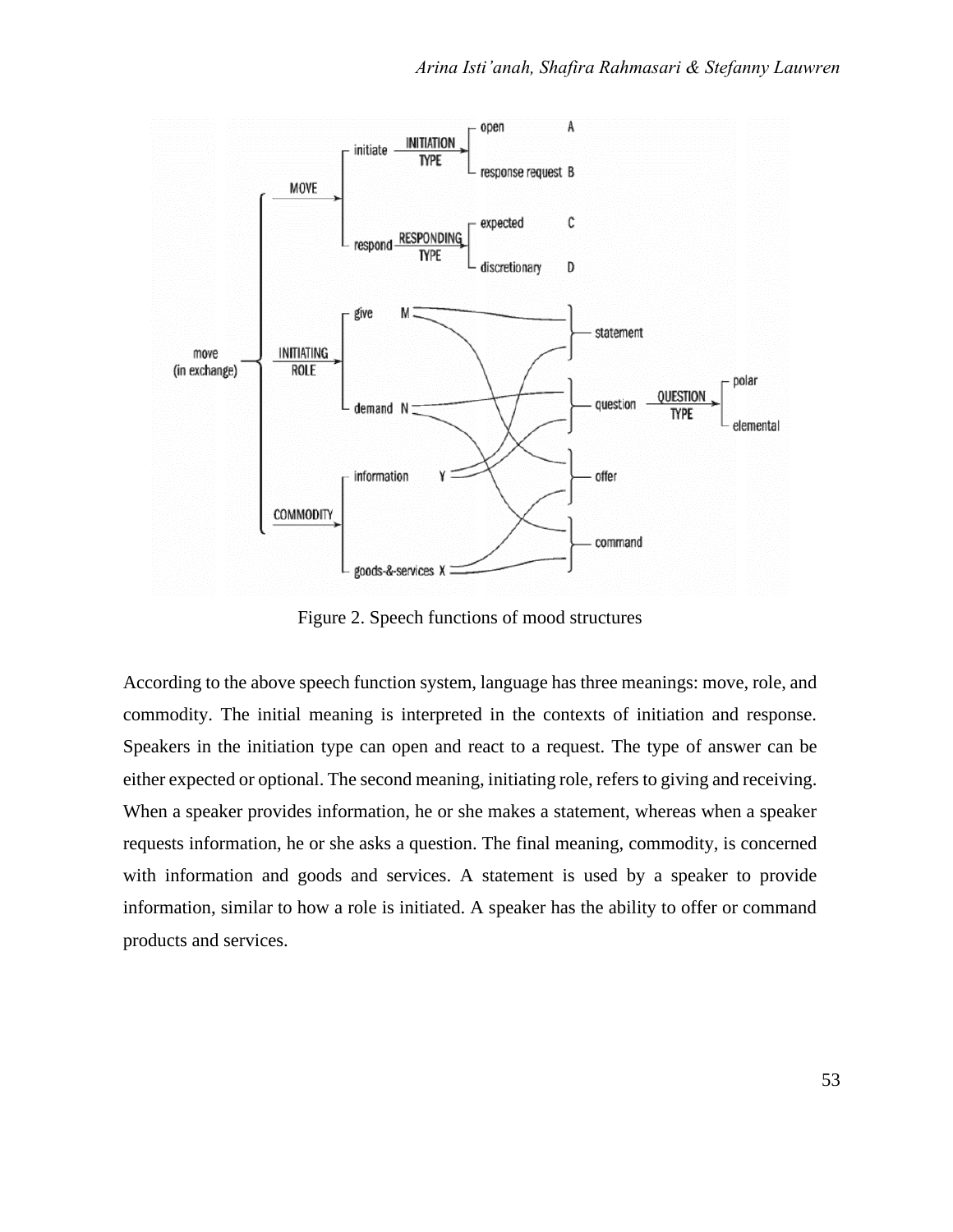#### **3. Methodology**

The data were taken from Indonesia.travel Instagram posts accessed on https://www.instagram.com/indtravel/. The Ministry of Tourism and Creative Economy was in charge of the account, which had 645k followers. The data were collected in October 2020 since tourism was pushed following the virus that devastated Indonesia in March 2020. There were 17 photographs submitted in October-November 2020, but this paper chose 13 pictures of post-pandemic tourism and detected 51 clauses in the descriptions. The post-pandemic tourist discourse was identified lexically, as evidenced by phrases such as "post-pandemic excursion," "when travel resumes," and "when everything improves." The photographs chosen as data were presented in the captions as post-pandemic travel. Pictures were essential in the investigation because they establish certain relationships between viewers and the world within the picture frame. (Leeuwen & Jewitt, 2004).

The following are the steps in the analysis. First, we collected visual data and identified the presented objects as animate or inanimate. The method used to examine the data was decided by the type of object. For example, when an inanimate object is depicted in a photograph, we did not detect eye contact between the things depicted. However, we detected it based on the viewer/eye reader's contact with the exhibited object. Second, we looked at the contact strategy as observed by the eye contact between the people in the image or the viewers and the object depicted in the image. Third, we investigated the depiction of the picture based on its shot strategy as observed from the size of the object displayed in a frame. Fourth, we noticed the presence of images through the viewers' eye level, regardless of whether the object is shown above, equal to, or below the viewers' eye level.

After describing the interactive strategies of the visual data, we classified the clauses in terms of their transitivity processes and Mood systems. To conduct transitivity analysis, first, we classified the types of verbs in each clause into their types of processes; for example, verbs of doing are classified as a material process. Second, each process is analyzed further into the participants it takes. Third, we analyzed the clauses further in terms of their mood structures. Each Mood type is marked by the structure of the Subject and Finite. Declarative Mood, for instance, is identified by the S^F structure. Each Mood structure is further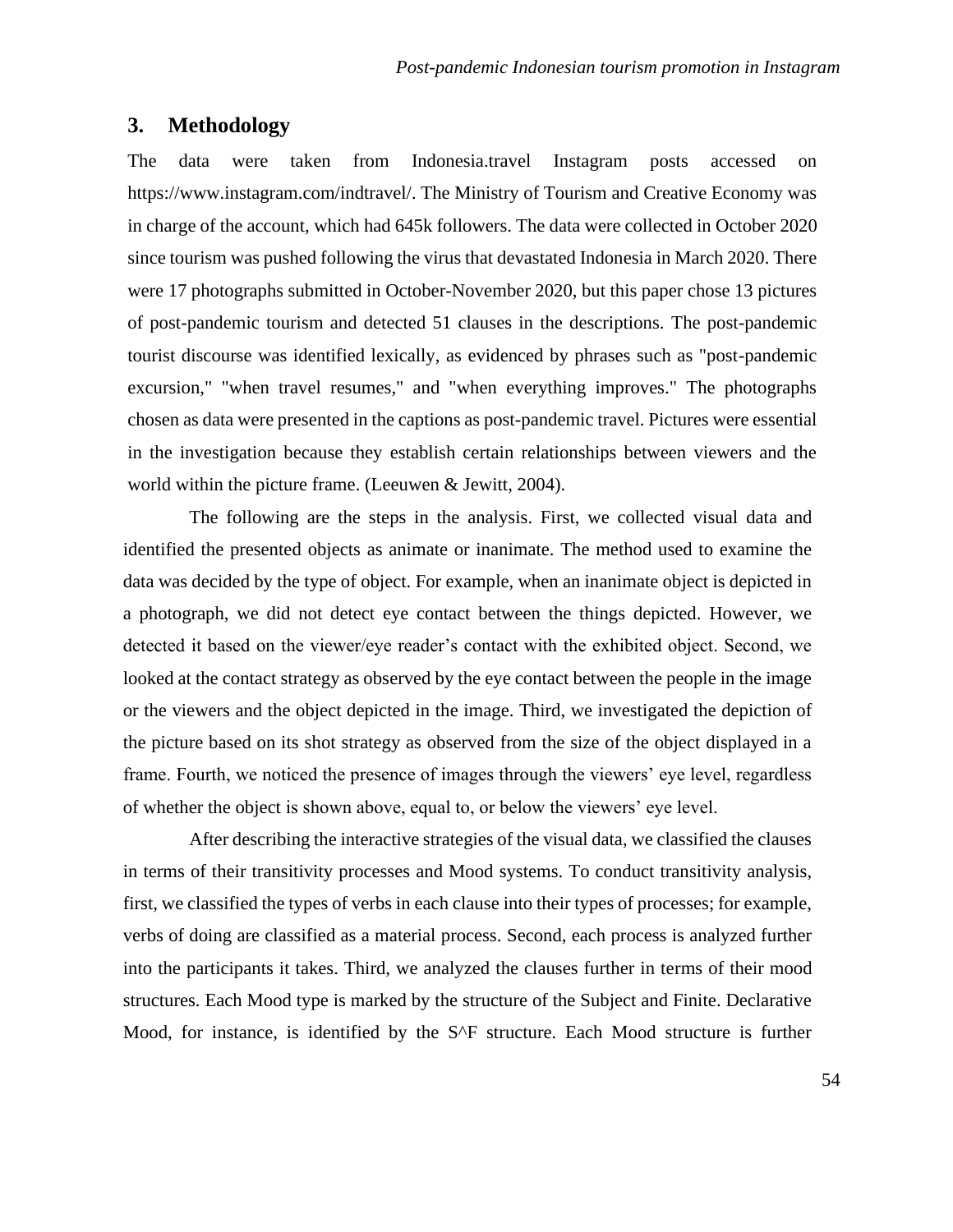examined interpersonally as it shows the speaker/writer's intention of exchanging goods and services.

## **4. Results and Discussion**

This paper hypothesizes that both visual and linguistic features employed in the Instagram posts and captions are integral to enticing tourists' visits in the post-pandemic era. Specifically, this paper figured out that the posted pictures have similar interactive meanings seen from the contact, distance, and point of view strategies. The following table displays three categories of tourism objects being promoted: nature, traditional villages, and cultural heritage. Here is the summary of the data's visual features and their picture descriptions. The 13 pictures are attached in the appendix.

| Pictures | <b>Visual Features</b> |                 |                                 |                                                                                                                             |  |
|----------|------------------------|-----------------|---------------------------------|-----------------------------------------------------------------------------------------------------------------------------|--|
|          | Contact                | Distance        | Point of View                   | Picture description                                                                                                         |  |
| 1        | Indirect<br>gaze       | Long-shot       | below the<br>viewers' eye level | A tourist is looking at a view in Raja<br>Ampat, taken from above                                                           |  |
| 2        | Indirect<br>gaze       | Long-shot       | below the<br>viewers' eye level | A tourist is enjoying the beautiful view<br>from Borobudur Temple                                                           |  |
| 3        | Indirect<br>gaze       | Long-shot       | below the<br>viewers' eye level | Traditional Sumba houses located near a<br>beach, the picture is probably taken by a<br>drone                               |  |
| 4        | Indirect<br>gaze       | Long-shot       | below the<br>viewers' eye level | A tourist wearing Tenun Manggarai is<br>looking at a view in Wae Rebo village                                               |  |
| 5        | Indirect<br>gaze       | Medium-<br>shot | equal the viewers'<br>eye level | A couple of tourists dressed in<br>traditional Lombok clothing are<br>standing in front of Pohon Cinta                      |  |
| 6        | Indirect<br>gaze       | Long-shot       | equal the viewers'<br>eye level | A tourist is in the middle of a savannah<br>in Kenawa Island, the viewers are<br>placed in the same position as the tourist |  |

| Table 2. Summary of Visual Features |  |  |
|-------------------------------------|--|--|
|-------------------------------------|--|--|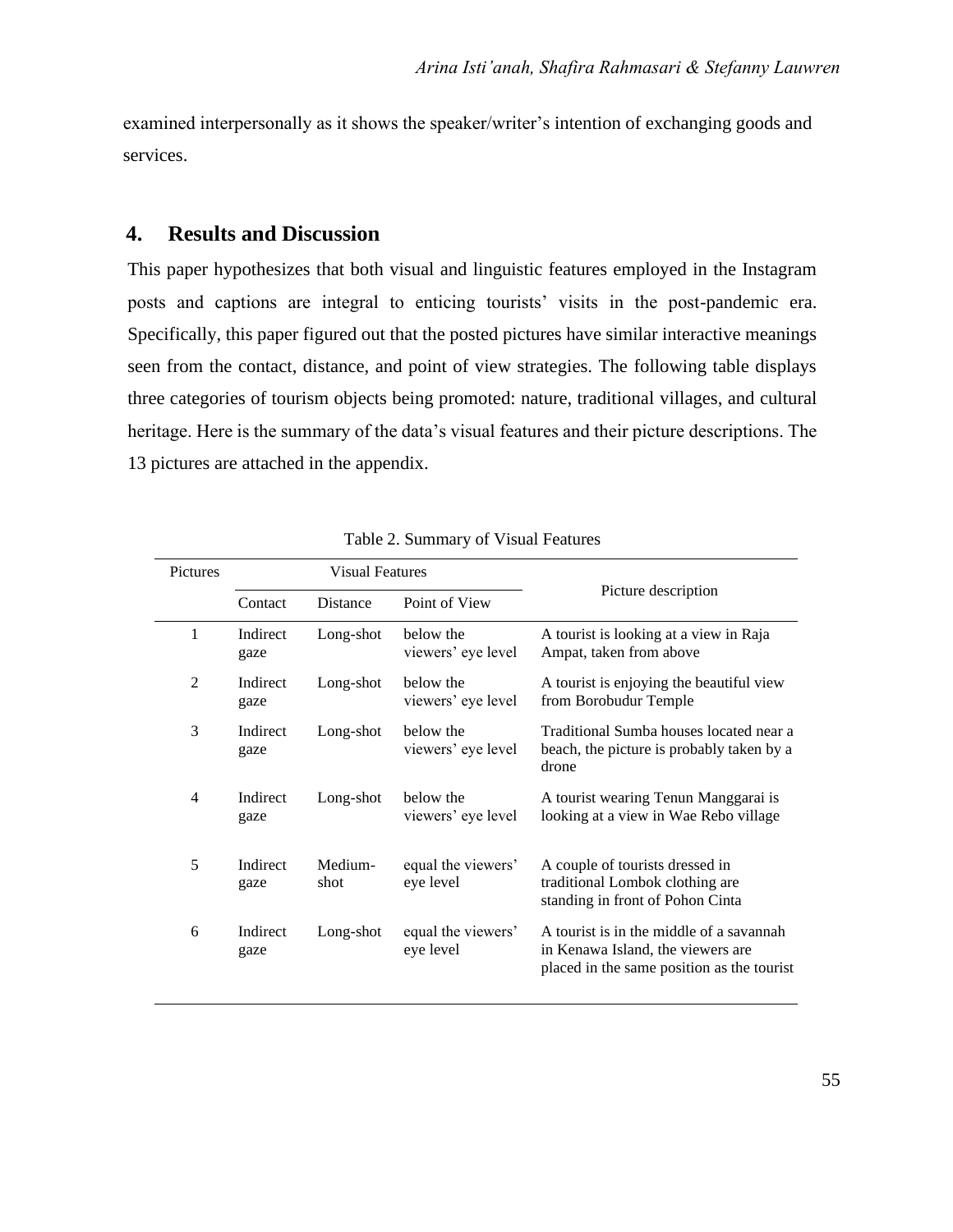| 7  | Indirect<br>gaze | Long-shot       | below the<br>viewers' eye level | A tourist is entering Pancasari Village<br>gate, the picture is probably taken by a<br>drone                                       |
|----|------------------|-----------------|---------------------------------|------------------------------------------------------------------------------------------------------------------------------------|
| 8  | Indirect<br>gaze | Medium-<br>shot | above the<br>viewers' eye level | A couple of tourists are holding hands<br>with one another at the entrance of<br>Lempuyang Temple, looking at a view<br>from above |
| 9  | Indirect<br>gaze | Medium-<br>shot | above the<br>viewers' eye level | A tourist is climbing up SewuTemple<br>stairs                                                                                      |
| 10 | Indirect<br>gaze | Long-shot       | below the<br>viewers' eye level | A tourist is looking at East<br>Parahiyangan Mountains in the middle<br>of green rice fields                                       |
| 11 | Indirect<br>gaze | Long-shot       | below the<br>viewers' eye level | Karang Beach in Bali seen from above,<br>the picture was probably taken by a<br>drone                                              |
| 12 | Indirect<br>gaze | Long-shot       | below the<br>viewers' eye level | White Sand Island in Bintan seen from<br>above, the picture was probably taken<br>by a drone                                       |
| 13 | Indirect<br>gaze | Long-shot       | below the<br>viewers' eye level | two visitors are looking at a waterfall in<br>Ciletuh national geopark                                                             |

The visual features found above are supported by the Mood structures and their speech functions seen from the Instagram captions. Of the 51 clauses, declarative Mood is realized in 32 clauses that function as statements, command, and offer. Both interrogative and imperative Mood structures also offer tourism destinations to Instagram users in 18 clauses. The table below obviously supports the visual features above and supports the hypothesis that both verbal and non-verbal modes play the same significant role in meaning-making, that is, to offer Indonesian tourism sites.

Table 3. Summary of mood structures

| Speech<br>Function |      | <b>Statement</b> |      | Ouestion        |   | Command    |      | Offer      |
|--------------------|------|------------------|------|-----------------|---|------------|------|------------|
| Mood               | Freq | Percentage       | Freq | Percentage Freq |   | Percentage | Freq | Percentage |
| Declarative        | 15   | 30%              |      | ۰               |   | 2%         | 16   | 32%        |
| Interrogative      |      |                  | 3    | 6%              |   |            |      | 2%         |
| Imperative         |      |                  |      | -               | 6 | 12%        | 8    | 16%        |
| Total              | 15   | 30%              | 3    | 6%              | 7 | 14%        | 25   | 50%        |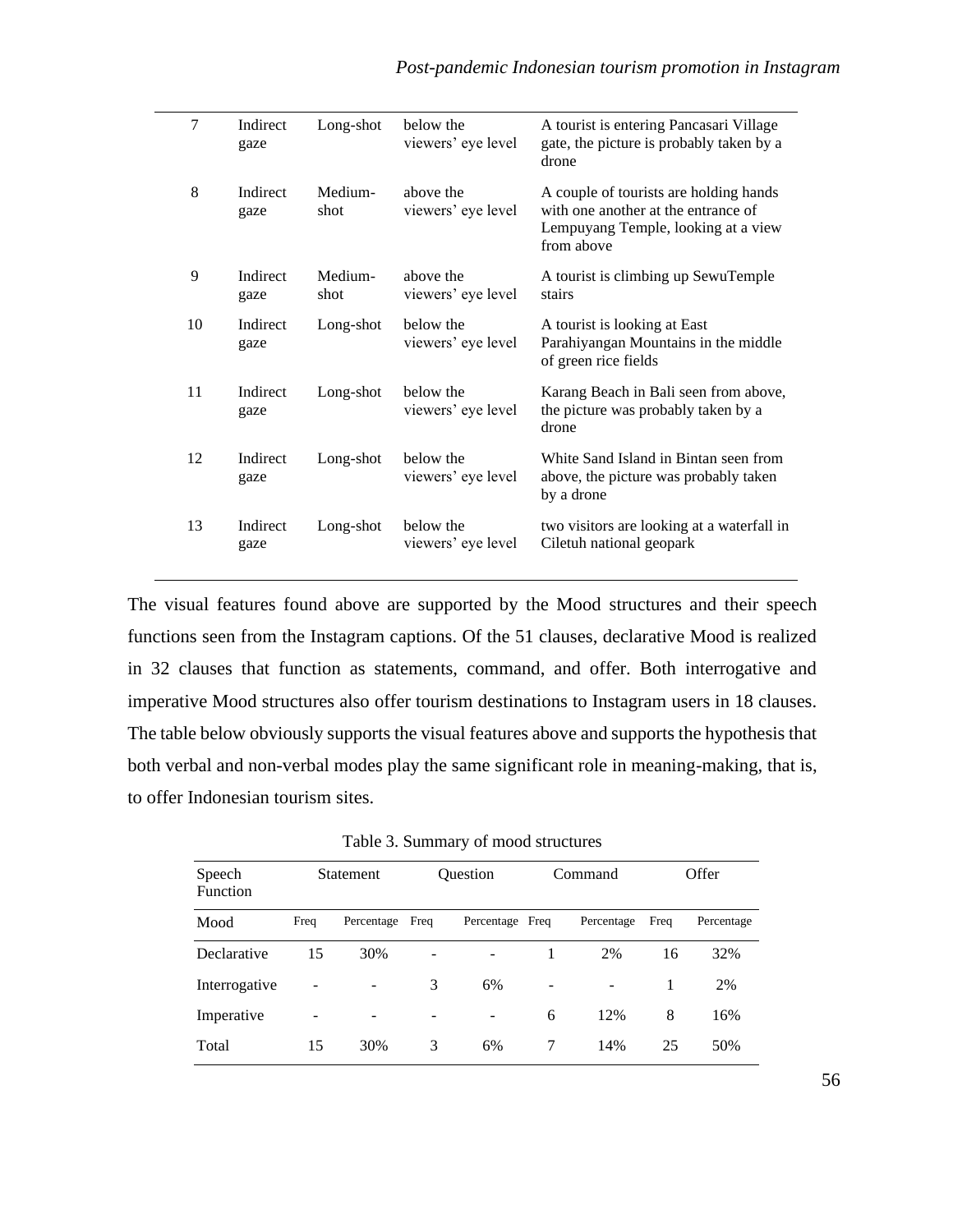In addition to visual and Mood structure analysis, this paper also examines the transitivity processes used in Instagram captions. In the ideational function of language, transitivity processes are resources to construe the language users' experience of the world. Relating it to the data, the world being presented is Indonesian tourism in the post-pandemic era. The processes are identified from the verbs classified into doing, feeling, being, saying, behaving, or existing. Table 4 summarizes the transitivity processes and their sample verbs found in the captions.

| <b>Transitivity Processes</b> | Frequency | Percentage | Sample Verbs                       |
|-------------------------------|-----------|------------|------------------------------------|
| Material                      | 19        | 37%        | create, plan, make, explore, offer |
| Mental                        | 18        | 35%        | <i>immerse, know, want</i>         |
| Relational                    | 12        | 24%        | comprise, to be, lie               |
| <b>Behavioural</b>            | 1         | 2%         | heard                              |
| Existential                   | 1         | 2%         | to be                              |
| Total                         | 51        | 100%       |                                    |

Table 4. Summary of transitivity process

The table above shows the domination of material and mental processes in the Instagram captions. To integrate the visual and textual analysis of the data, the following parts discuss the elements of visual analysis of the Instagram posts on post-pandemic tourism in Indonesia: contact, distance, and point of view. The linguistic analysis is integratedly discussed with its visual analysis to show the connectedness between the visual and linguistic strategies in Instagram pictures and captions. The discussion below talks about some pictures qualitatively that share similar strategies, and the whole data are provided in the appendix so that the discussion does not repeat similar interpretations.

#### **4.1 Contact**

Contact is one of the interactive meanings in a visual analysis that represents a demand or offer, identified from the eye contact between the pictures and their viewers. In representing the meanings, pictures are categorized into represented and interactive participants.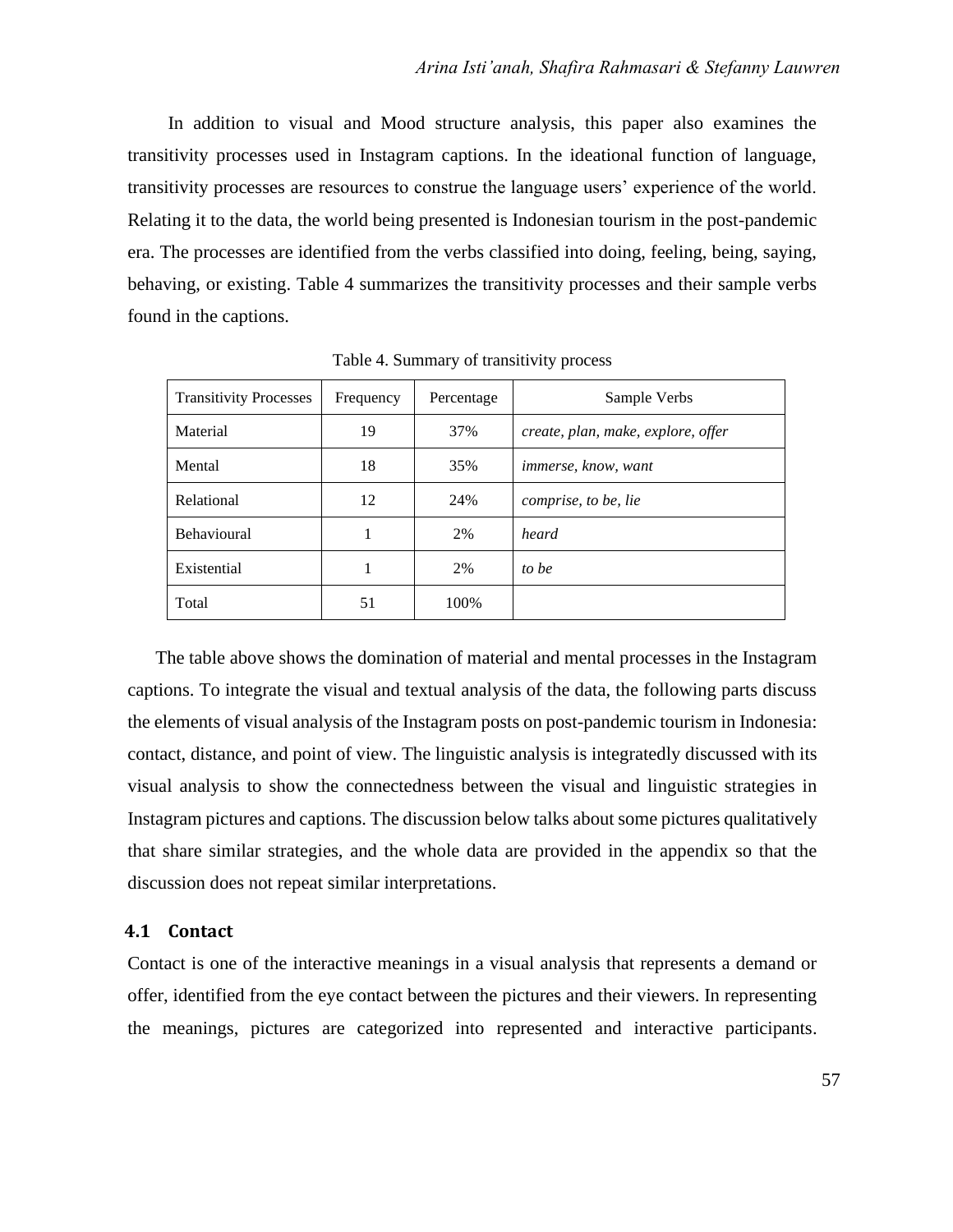Represented participants refer to the objects without involving human beings interacting with one another, while interactive participants involve human beings interacting with one another. We found that both types of participants are present in the data. In the contact analysis, the gaze becomes a central key to interpreting the semiotic meaning of how information is exchanged. A direct gaze between the viewers and the objects represents demand, while an indirect gaze represents offer (Kress & Leeuwen, 2006).

Picture 1 below was posted on October 3, 2020, showing a female tourist having long blonde hair looking at the four islands in Raja Ampat. A drone probably took the picture since the viewers can observe the tourists, the water, and the four islands of Raja Ampat. Analyzed from the contact strategy, the picture does not invite a direct gaze to the viewers. The viewers are invited to look at the water and the tourist, the island, and the sky, and not focus on one object directly. The selected pictures in the Instagram post represent the authors or the government who advertise Indonesian beauty that the viewers can visit after the pandemic. Unlike face-to-face communication, the audience can respond to the talk directly with verbal responses or gestures, in the visual mode of communication, the audience's responses are imaginary. In Picture 1 below, the viewers are imaginarily positioned above the objects, looking at the view from a drone. Here, the viewers are set as observers, and the image producer offers Raja Ampat as a tourism object that offers breath-taking views.





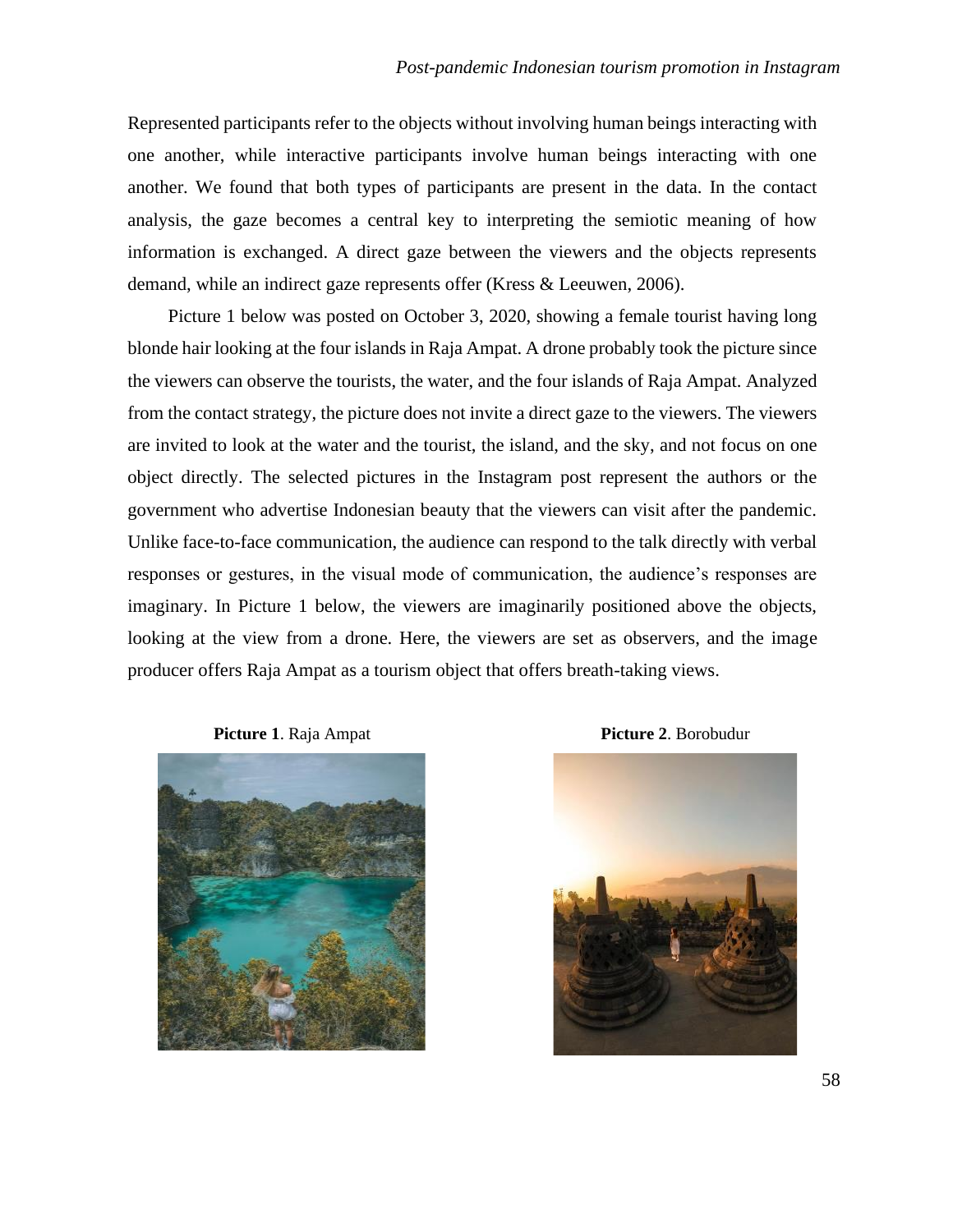Picture 2 above shows a female tourist with long hair, wearing a white dress and white shoes, enjoying the majestic view between Borobudur stupas. The viewers can look at the tourist from the back as if they enjoyed the same view as the tourist. The tourists in Pictures 1 and 2 did not look at the viewers, showing that the interactive participants did not demand the browsers' visit. Instead, the stupas speak for themselves and offer the viewers their beauty. The image does not choose tourists as interactive participants to promote tourism places, but the text creator allows tourism objects to promote their appeal. The stupas, as well as the green fields and hills visible directly from the temple, are accessible to the public. The same strategy applies in pictures of Sumba (Picture 3), East Parahyangan Mountain (Picture 10), Sanur (Picture 11), Bintan Island (Picture 12), and Ciletuh National Geopark (Picture 13). The viewers and the represented participants do not have a direct gaze because the viewers can only see a portion of an area, but they are encouraged to observe the surrounding areas such as the blue water, clear sky, and green islands. This strategy represents an offer.

The captions of Picture 1 strengthen the interpretation below.

*Witness* [mental process] *the grandiose of Raja Ampat, the sea kings of the Indonesian Archipelago* [Phenomenon]*. Raja Ampat* [Carrier] *comprises*  [mental process] *1,500 small islands, cays, and shoals that surround four main islands: Misool, Salawati, Batanta, and Waigeo, and a smaller island, Kofiau*  [Attribute]*.* 

Ideationally, the clause above is realized in a mental process marked by the verb "witness" that takes Phenomenon as its participant. The Instagram users are included as the participants who witness and feel Raja Ampat's beauty. The caption intends to involve the Instagram users' cognitive experience and emotional reaction to the true beauty of the place. This persuasive strategy is directly selected through the imperative Mood that seems to command the viewers, yet the caption offers them to visit the place. The absence of Subject in the imperative Mood is a persuasive strategy that involves the viewers in the discursive practice. The caption attempts to include the viewers' mental perception of the beauty offered in Raja Ampat. This purpose is shown by the surrounding places like the hill, water, and sky.

Mental process, relational process, and imperative Mood are similar linguistic strategies found in the captions of Picture 2. The clause below is the caption.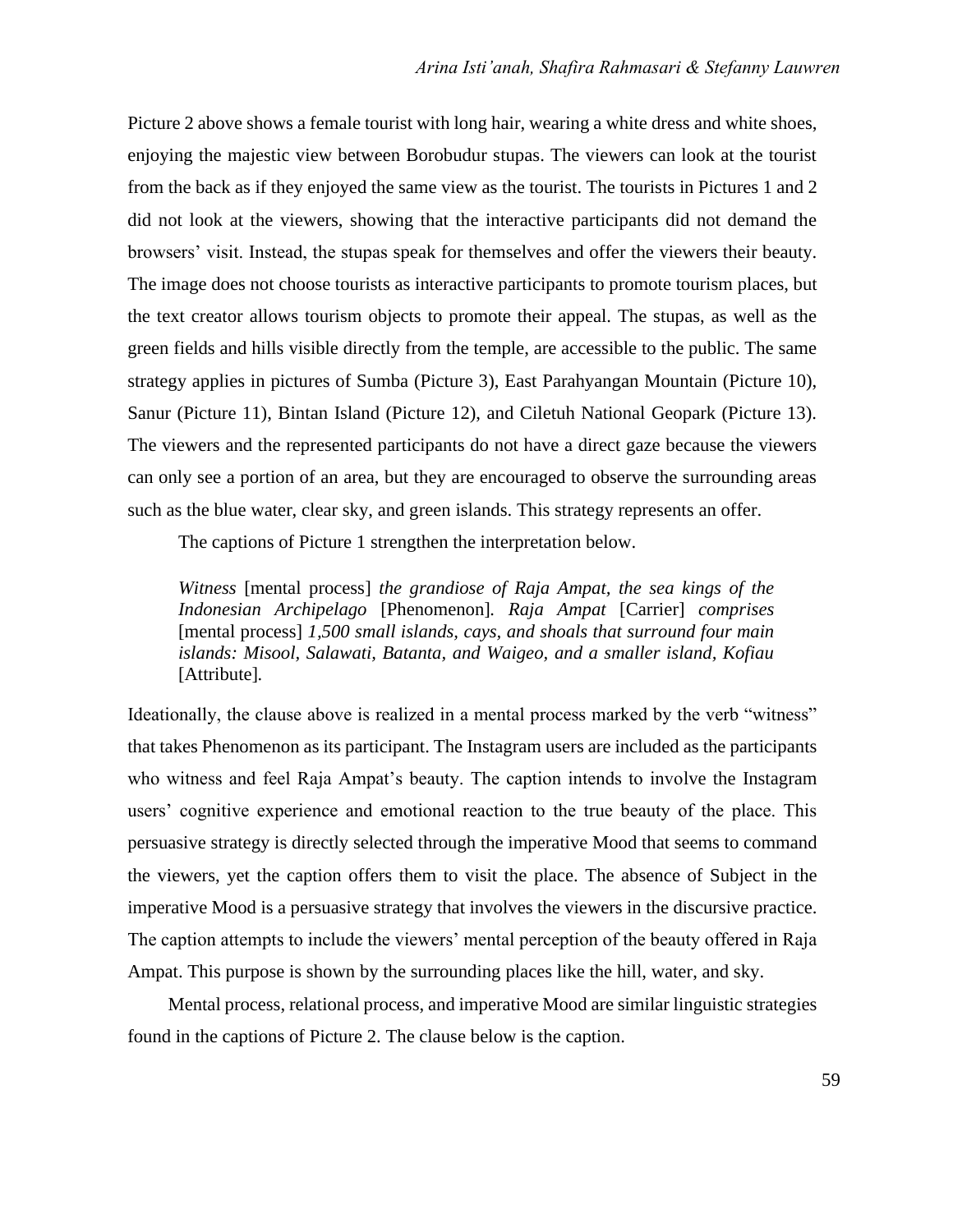*Immerse* [mental process] *yourself* [Phenomenon] *in the beauty of the majestic Borobudur Temple that's surrounded by lush green fields and rolling hills*  [Circumstance]*. It* [Carrier] *is* [relational process] *the perfect escapade to find serenity* [Attribute]*.*

The viewers are not mentioned as the Senser in the mental process above. The Instagram caption directly chooses the mental verb "immerse" to emphasize the viewers' feelings when visiting Borobudur. Its majestic beauty affects the viewers' feeling, shown by the circumstance of place in the first clause. Though syntactically the clause is in the form of imperative, the speech function identified is an "offer", not a "command". As the text producer, the Indonesian tourism Instagram account further describes Borobudur temple in a relational process, as shown in the second clause above. The Attribute "the perfect escapade to find serenity" seems like an understanding of what people feel and experience recently due to the restriction amidst the Covid-19 pandemic. The tourism site is positioned to heal the viewers' souls and find peace.

The analysis above reveals that both visual and linguistic strategies have the same purpose, to offer Indonesian tourism in the post-pandemic era. The visual strategy analyzed from contact shows how the visual materials depict the inter-relationships between the material (picture) and its viewers (Francesconi, 2014). The official website of Indonesian tourism obviously selects a consistent contact strategy to persuade the viewers that the Indonesian tourism site is worthy of visiting. Multimodal resources are essential in persuasive text since the text producer has more visual and verbal opportunities (Ananda, Fitriani, Samad, & Patak, 2019). Though some interactive participants are present in the picture, the viewers are not encouraged to communicate with the interactive participants since the direct gaze is absent. Instead, the viewers are invited to observe the natural objects, cultural heritage, and traditional villages that become integral parts of Indonesian tourism discourse (Salim et al., 2018).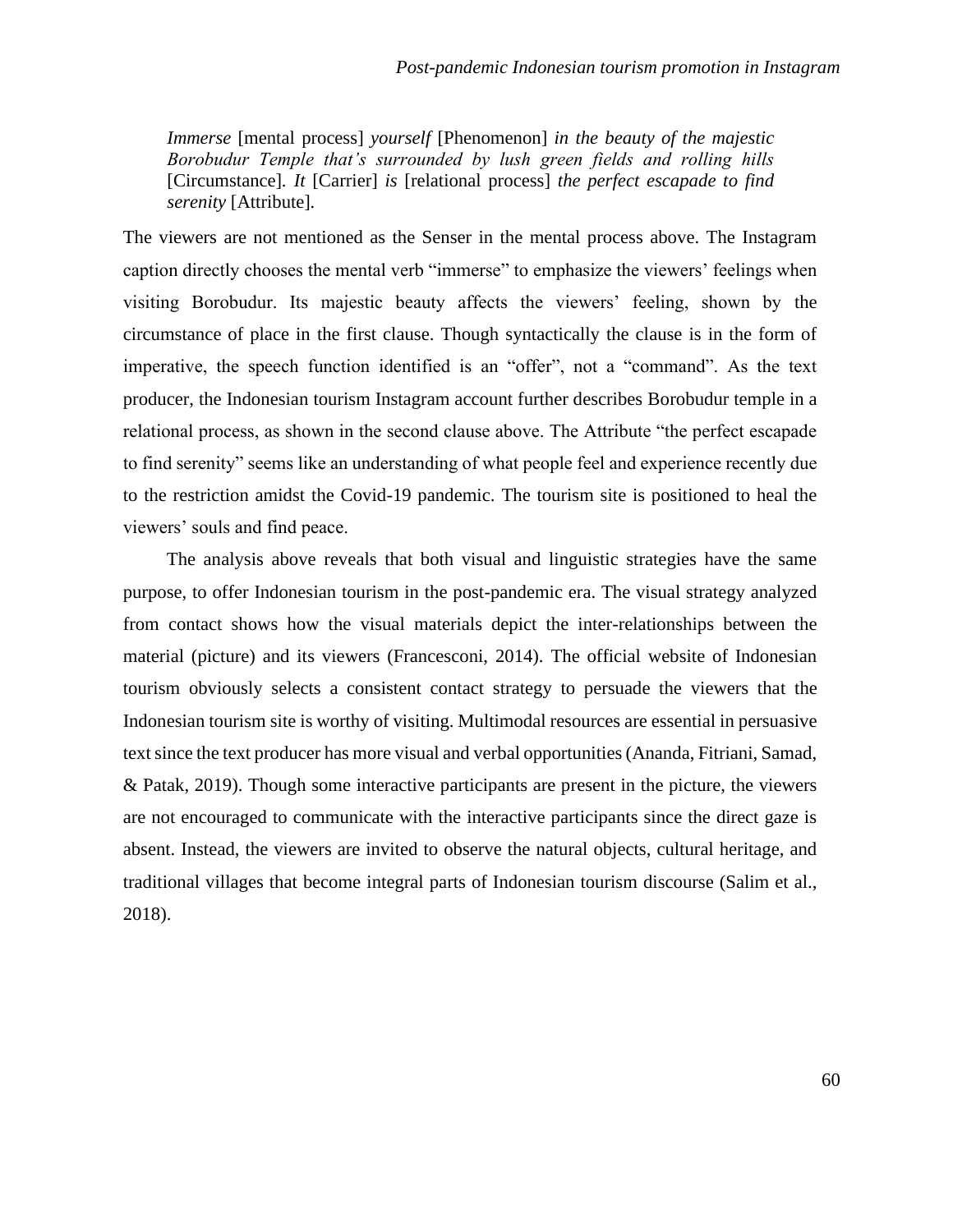#### **4.2 Distance**

Distance, or social distance, in visual grammar, is measured from the shot strategy. The longer the shot strategy, the more distant the relationship between the visual objects and the viewers (Kress & Leeuwen, 2006).

**Picture 3**. Traditional village in Sumba **Picture 4**. Traditional village in



Manggarai



The traditional Sumba houses are depicted in Picture 3 above, and viewers are encouraged not to focus on any one object, but rather on the surrounding objects, which are just as important as the traditional houses. This strategy shows long distance, from a 'lookout' position, a place not itself in the landscape but affording an overview of it (Kress & Leeuwen, 2006). Nature is positioned as a place for contemplation, as revealed by a far-long-shot strategy for representing natural objects. Clear skies, blue skies, a clean beach, white sand, a savannah, and a mountain provide ideal conditions for contemplation and escape. People may experience stress and burden due to the complex situation they are in during this pandemic era. They are invited to contemplate what has just occurred in Indonesian natural objects to heal their souls.

Picture 4 shows a man wearing Tenun Manggarai cloth and looking at Wae Rebo Village in East Nusa Tenggara, which uses a similar shot strategy. The tourist stands in front of the audience, but the audience is asked not to focus solely on the tourist. The traditional houses and the hills that surround them are also available to the viewers. This long-shot approach reveals a long-distance relationship. The audience is positioned as strangers who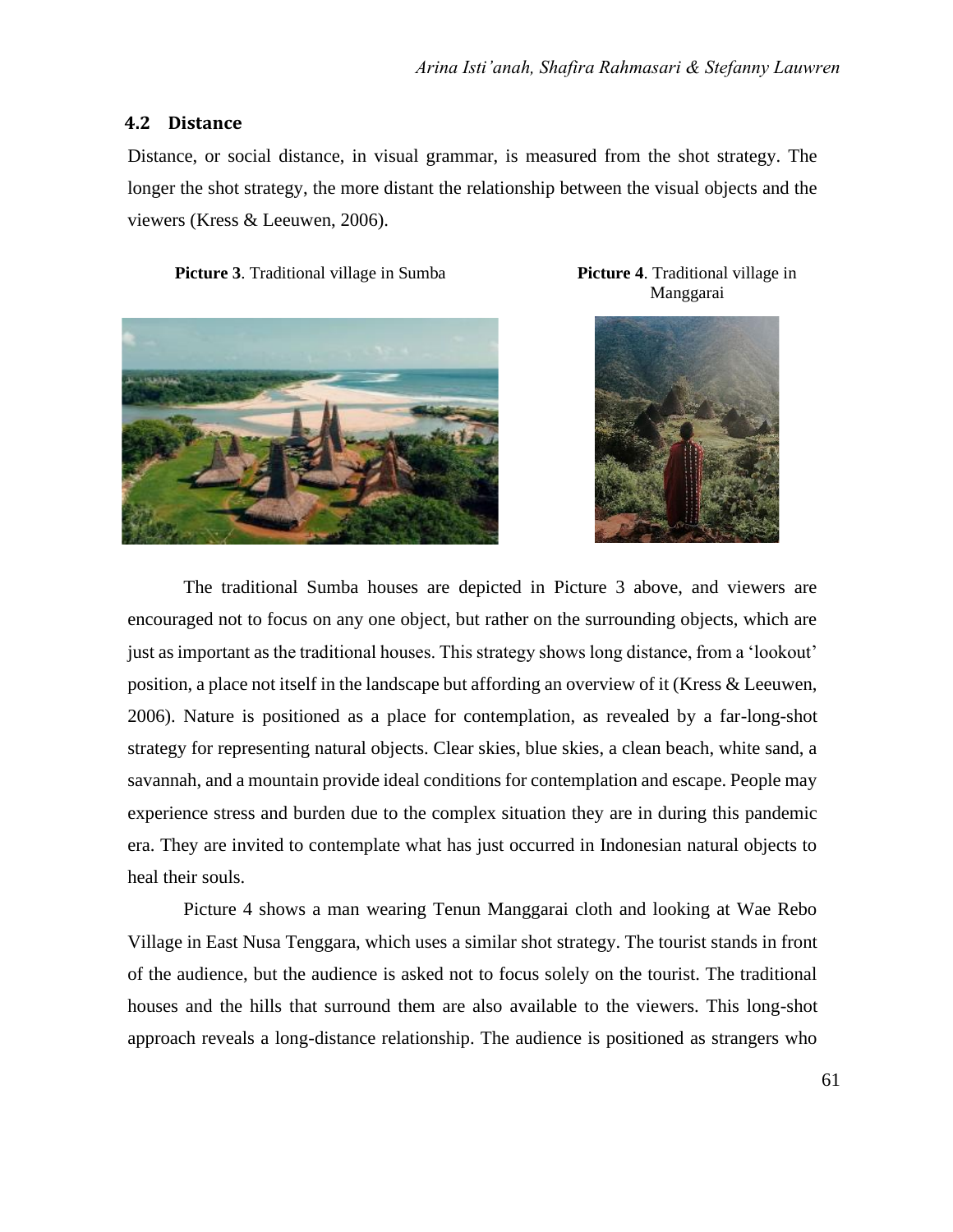have never visited the site before. This is because the Instagram account wants to showcase its natural authenticity, which includes traditional villages that are still rarely visited. There is pristine and peaceful nature there, far away from the crowded population and frantic traffic that viewers may encounter on a daily basis. In the data, there were seven other pictures that are presented in a long-shot strategy: pictures 1 (Raja Ampat), 2 (Borobudur), 6 (Kenawa Island), 7 (Handara Gare), 10 (Majalengka), 11 (Sanur Beach), 12 Bintan Island, and 13 (Ciletuh Geopark).

In the caption that follows, a declarative mood is used to provide information about the object in Picture 3.

*Located on the seaside, Ratenggaro Village* [Token] *is* [Relational process] *one of the many traditional villages in Sumba which preserves the traditional Sumba houses with tall grass-thatched roofs (uma mbatangu)* [Value]*. There* [Token] *are*  [Relational process] *approximately 304 megalithic tombs in this extraordinary village, where the royalty and the warriors of ancient Sumba are buried* [Value]*.*

Interpersonally, the Subject^Finite order in both clauses above indicates a declarative mood that functions as statements. In the captions of the Instagram posts, Ratenggaro Village is described in terms of its geographical and cultural identities in a relational process. The traditional village of Sumba is linked to its values through this lexico-grammar construction. The architect design's geographical identity denotes the tourism site's authenticity, which is critical in tourism promotion. (Salim, 2018). In addition to that, the caption further describes the village's cultural and historical authenticity of ancient Sumba.

Picture 4 uses the same method to expose the object and its surroundings as Picture 3. The caption also uses a declarative mood to describe the information about the things around it, which is stated below.

*[@traveler.santai](https://www.instagram.com/traveler.santai/)* [Actor] *proudly wearing* [Material process] *Tenun Manggarai, a traditional hand-woven fabric from the Manggarai district in East Nusa Tenggara* [Goal]*. Before him lies the peaceful Wae Rebo Village, also known as "the heaven in the clouds" by the locals* [Existent]*.* 

The first clause introduces the traditional Manggarai cloth known as Tenun, which is traditionally handwoven by locals in East Nusa Tenggara. An Instagram user named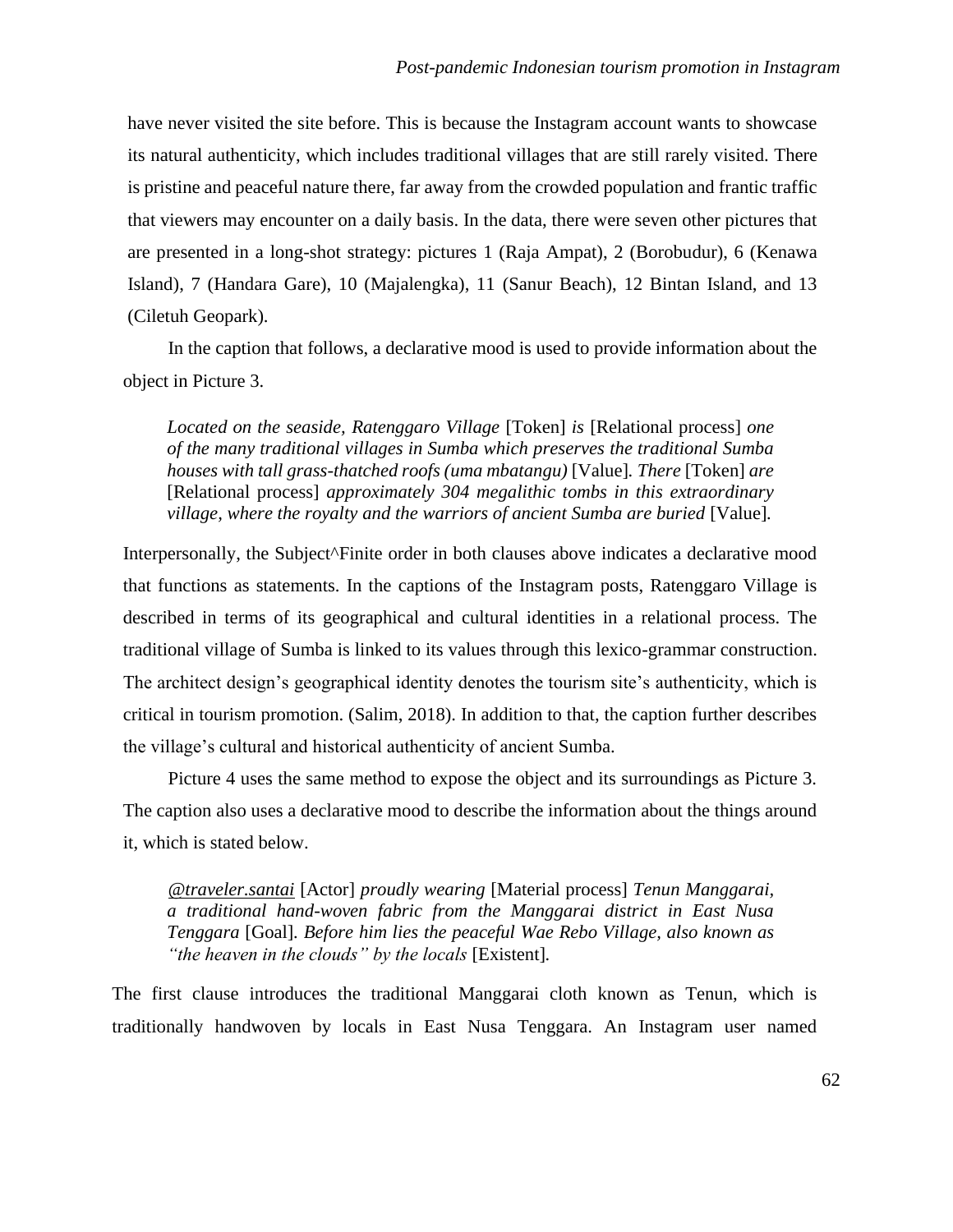@traveler.santai is the actor in the above material process. This is a persuasion strategy to get another tourism Instagram account to share their experience visiting the site while wearing Tenun. The second clause describes the tourist's background using declarative Mood to describe Wae Rebo Village. The village is portrayed as a peaceful location and metaphorically called as heaven. The COVID-19 pandemic is depicted to give people boredom, sadness, and probably depression. Traditional villages, such as those depicted in pictures 3 and 4, provide viewers with peace, happiness, and healing. The long-shot strategy and declarative mood place the audience in a distant relationship with the participants, who are unfamiliar with the villages. As a result, the linguistic strands in the caption emphasize the caption's goal of providing tourism sites.

Different from Pictures 3 and 4 that are shot in a long strategy, there are three pictures represented in a medium shot: a traditional village in Lombok (picture 5), Lempuyang Temple (Picture 8), and Sewu Temple (Picture 9). Below is an example of a medium shot strategy found in Lombok.





Picture 5 depicts a traditional village in Lombok's Sasak Sade. Because the viewers can see the entire human figures with space around them, the photograph was taken in a medium-long shot strategy (Liu, 2019). Traditional houses can be found on the right and left sides of the figures, though some of the front parts are missing. The image depicts a traditional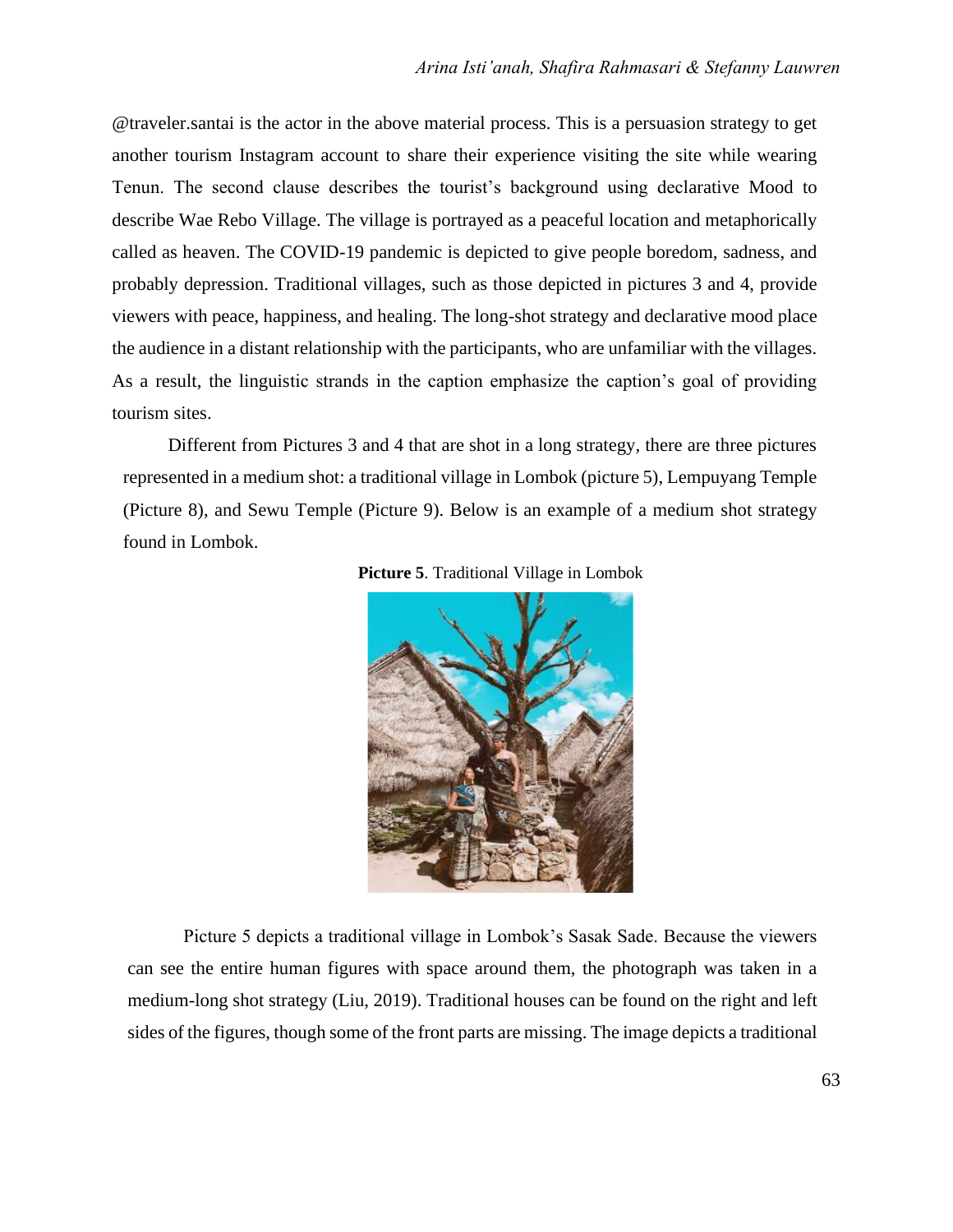Lombok cloth known as Songket, which is hand-woven by locals. The two models in Picture 5 are standing in front of Pohon Cinta, or love tree, related to the stories around West Nusa Tenggara people of the couple who practiced *kawin lari* (eloping). The couple was believed to meet in front of that tree. The picture displayed above does not only promote its traditional village, but also stories behind them. The medium shot distance chosen in Picture 5 above builds a close relationship with the viewers. Rather than treating the viewers as strangers, the picture tries to include the viewers as the participants who witnessed the couple's meeting.

The interrogative Mood in the form of a question is used to engage the audience, as stated below.

*Did you* [Senser] *know* [Mental process] *that in Sasak Sade Village, Lombok, West Nusa Tenggara, there is a dead tree called Pohon Cinta (love tree)* [Phenomenon]*. The Sasak Tribe in Lombok* [Actor] *still adheres* [Material process] *to the local tradition of kawin lari (eloping)* [Goal]*. When a loving couple decides to elope*  [Circumstance]*, it* [Actor] *meets* [Material process] *discreetly near this tree, exactly where [@najlannisa](https://www.instagram.com/najlannisa/) is standing* [Circumstance]*. Usually, the woman who wants to elope* [Senser] *should know* [Mental process] *the traditional hand-weaving techniques of Sade Village or else she won't be allowed to get married*  [Phenomenon]*.* 

The caption above begins with an interrogative mood to question the viewers whether they know love tree or Pohon Cinta of Sasak Sade Village. Ideationally, the Mood is in a mental process to figure out the viewers' cognition of the tradition of eloping the villagers still adhere to. The following sentences in the caption are in material and mental processes that explain how the eloping tradition happens in the village and how the couple who practices eloping perform such a meeting under the love tree. At the end of the caption, a mental process explains women's cognition of hand-woven technique as an essential requirement to elope. The explanation of the local tradition is another authenticity provided in the Instagram posts to offer the viewers the uniqueness of local practice in Lombok. The linguistic choice in the captions complements the visual strategies that show a close relationship with the viewers by including an interrogative mood to build a virtual dialog with the viewers.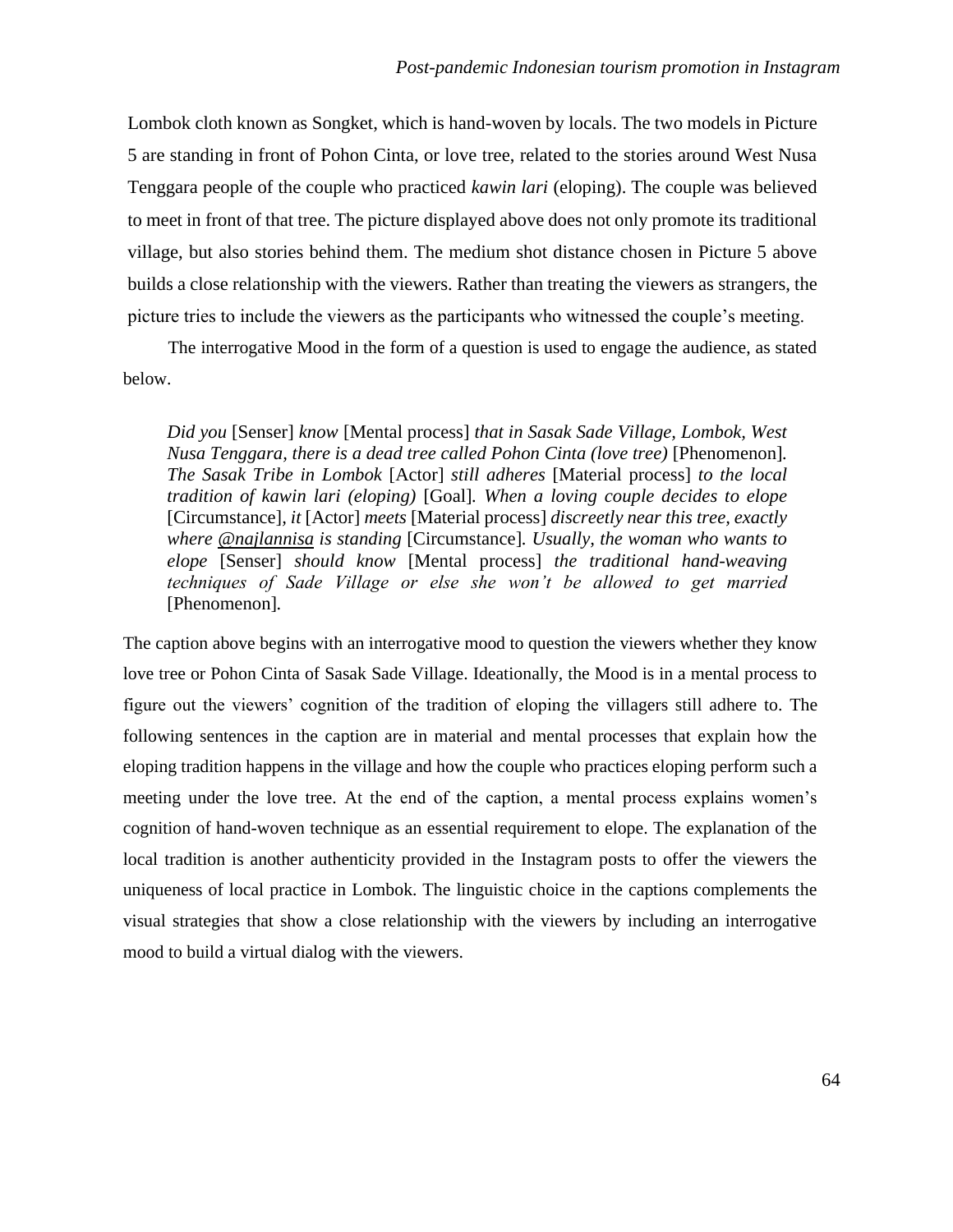#### **4.3 Point of View**

Point of view is the visual strategy measured from the eye level, whether the picture is presented below, above or equal to viewers' eye level. The eye contact produced by a specific camera position is vital to signal and guide attention (Norris, 2012). Because the picture is below the viewers' eye level, the power relationship between them and the data dominates the point of view found in the data. This strategy appears in nine images. In contrast to Picture 7, which is positioned below the viewers' eye level, Picture 6 is depicted on the eye level, symbolizing equality. The visual shot of Kenawa Island is presented at the viewers' eye level, suggesting an equal position and power between the viewers and the object in the picture.







Picture 6 shows a view in Kenawa Island, located between Lombok and Sumba Island. Since its location is near Lombok, the Songket cloth is also displayed, along with a young man standing in the middle of the savannah. Behind him is a massive hill that resembles a grassland. The point of view strategy dictates that Picture 6 be shot from the front. The audience is positioned as an equal participant in the representation. The tourists on Kenawa Island are framed in the same power as the tourists in the photograph. The picture persuades the viewers to enjoy the savannah in Kenawa Island and feel the weather that seems windy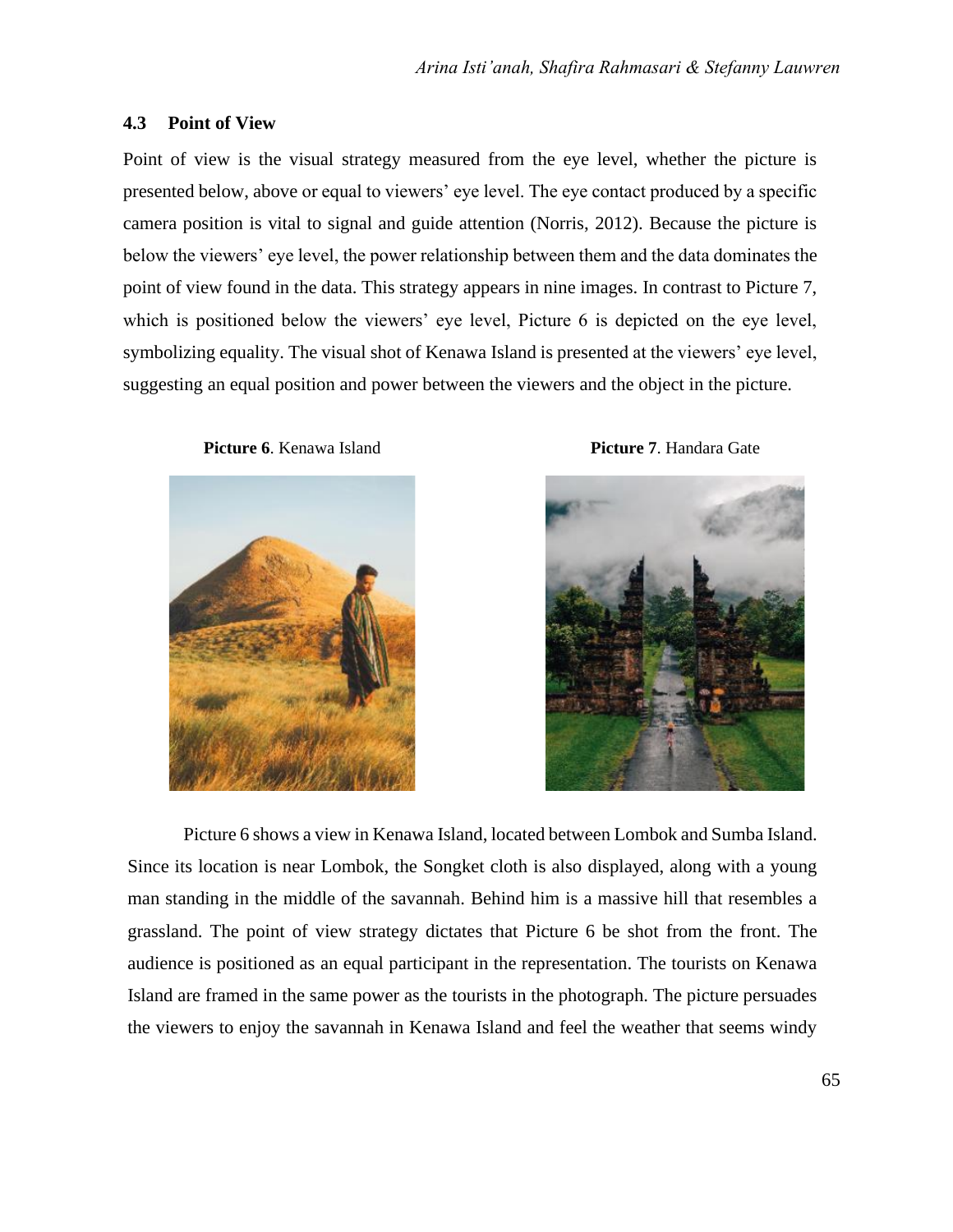there. The equal eye-level strategy aims to include the viewers as imaginary participants in the tourism site**.** A different point of view strategy is found in Picture 7 that locates the viewers above the site. It symbolizes the viewer's power**.** Instead of locating the viewers as imaginary participants in the site, Picture 7 frames Pancasari Village as a unique destination tourists can choose in the post-pandemic era. The viewers are positioned as having more power than the image's depicted participants. The audience is encouraged to look down on the traditional village. This engagement strategy is one of the interpersonal metafunctions for increasing viewer interaction (Baykal, 2016).

In addition to the visual strategies discussed above, both places' captions are declarative and imperative Moods that function to offer Kenawa Island and Handara Gate in Bali. The data below are the captions.

*Serenity* [Actor] *awaits* [Material process] *you* [Goal] *in Kenawa Island, a small, secluded, magical island situated between Lombok and Sumbawa Island*  [Circumstance]*. This island* [Carrier] *literally only consists of* [Relational process] *a savannah, a dock, and a huge hill* [Attribute]*.*

*The iconic, exotic, traditional Balinese gate surrounded by breath-taking green scenery* [Actor] *provides* [Material] *the perfect backdrop for a memorable photo* [Goal]. *Don't forget* [Mental process] *to visit this place* [Phenomenon] *when it's safe to travel to Bali again!* [Circumstance]

The tourism site is positioned as a participant in the material process that will await the arrival of viewers following the pandemic. Kenawa Island's geographical description is embedded in the context of place, and it is followed by a relational process that explains the island's Attribute. The clause is realized in a relational process marked by the verb "consist" that employs Carrier and Attribute as participants in the process. The physical environment becomes the focus of the attractiveness of Kenawa Island. A similar strategy is found in the caption of Handara Gate in Bali. The gate is depicted as an actor who provides a memorable photo opportunity. Furthermore, without mentioning the viewers as a Subject, the caption tries to engage them in an imperative Mood. This persuasion strategy casts the audience as active participants in the conversation.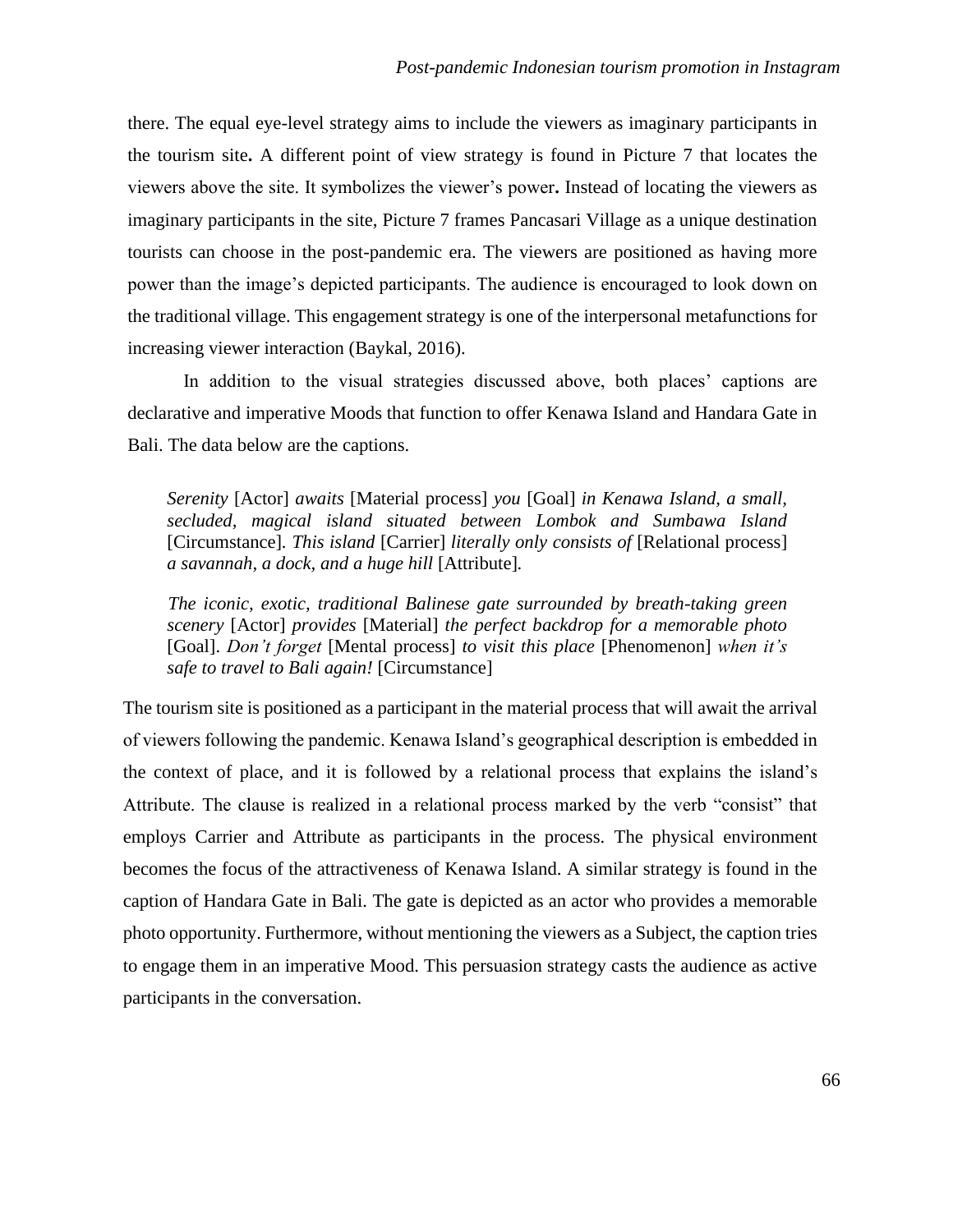The angle of the represented participants in Pictures 8 and 9 is different from what is discussed above. Picture 8 depicts a couple of tourists holding hands at the entrance to Lempuyang Temple. The image is shown below.

**Picture 8**. Lempuyang Temple **Picture 9**. Sewu Temple





The above picture is shot in a vertical angle that shows image subjectivity. The temple's uniqueness is the center of attention built by the image producer. The viewers are invited to focus on the tall gate of Lempuyang Temple in Bali. The gate, which is depicted above the viewers' eye level and is located on the slope of Mount Lempuyang, offers serenity. This strategy denotes that the tourism object can entice tourists to visit (Kress & Leeuwen, 2006). It assures visitors that the magnificent scene in the temple will console them after the difficult situation they have faced as a result of the pandemic outbreak. The caption, as seen below, adds to this visual strategy.

*Lempuyang Temple* [Actor] *offers* [Material process] *a magnificently romantic scene where, just like [@billysebastian\\_](https://www.instagram.com/billysebastian_/) , you can take pictures while hold hands with your significant other in the middle of its entrance gate* [Goal]*.*

Lempuyang Temple is chosen as an Actor that offers the viewers a romantic scene, and it is visually also found in the picture. The Goal is presented in a nominal group with a dependent clause of the viewers' activities when visiting the site. Though the clause is declarative, the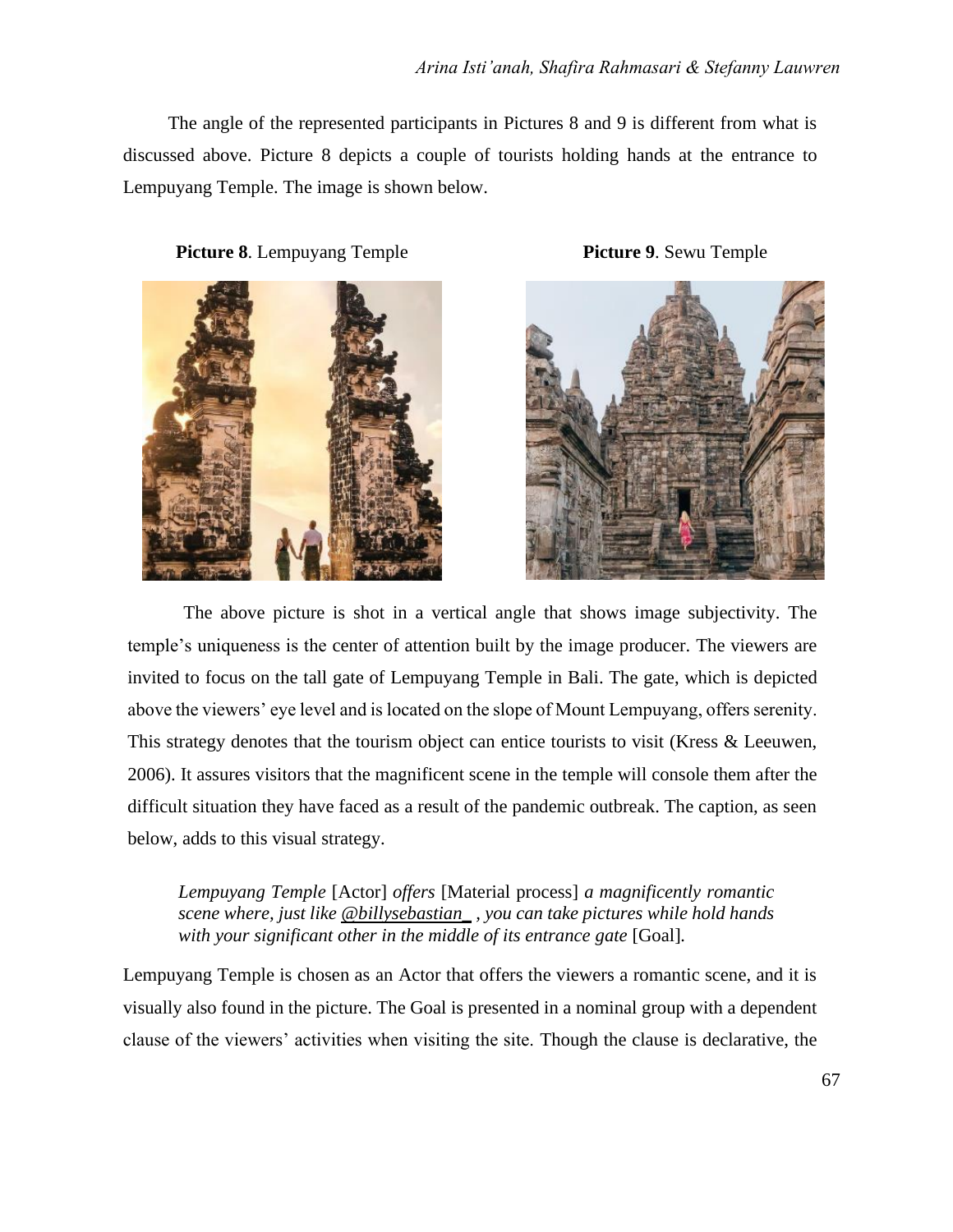speech function examined is an offer. A similar strategy is also found in the caption of Sewu Temple as follows.

*Immerse yourself* [Goal] *in the grand architecture and picturesque scenery as you explore Sewu Temple* [Circumstance*. It* [Carrier]*'s* [Relational process] *the perfect spot to visit post-pandemic* [Attribute]*.*

The caption above is in imperative Mood, but the speech function is an offer. The audience is referred to as a Goal without an Actor, but it actually refers to the audience. The Circumstance describes the physical features of Sewu Temple, which serve as a key component in immersing viewers in the temple's majestic view of its cultural site. The sentence that follows is a relational process that connects Sewu Temple to its Attribute as a perfect location in the post-pandemic era. The Indonesian government's tourism Instagram account lists physical, cultural, and historical sites as good places to visit in the post-pandemic era.

#### **5. Conclusion**

In the post-pandemic era, the COVID-19 pandemic has had an impact on the tourism industry, encouraging people to visit. The official Instagram account of Indonesia presents three types of tourism: physical, cultural, and historical sites. Contact, distance, and point of view strategies are used to present an "offer", an impersonal relationship, and viewer power in the images. Using linguistic patterns in picture captions, on the other hand, triggers an intimate relationship between Instagram users and the sites because the captions provide users with experiences when visiting the sites. Unlike the Indonesian tourism website, Instagram is more persuasive in encouraging users to visit tourist destinations. The use of both visual and linguistic choices in the posts complements one another to make the posts as appealing as possible, encouraging users to visit Indonesia. This study concludes that Instagram's multimodal resources are an important tool for persuading users to visit Indonesian tourist destinations. The post-pandemic phrase in the caption is intended to instill hope in the users that the world will soon heal. The dominance of natural objects in the posts encourages potential tourists to ponder the state of the world. People have suffered mental and material losses as a result of the pandemic, and nature has been positioned as the object that can help them recover.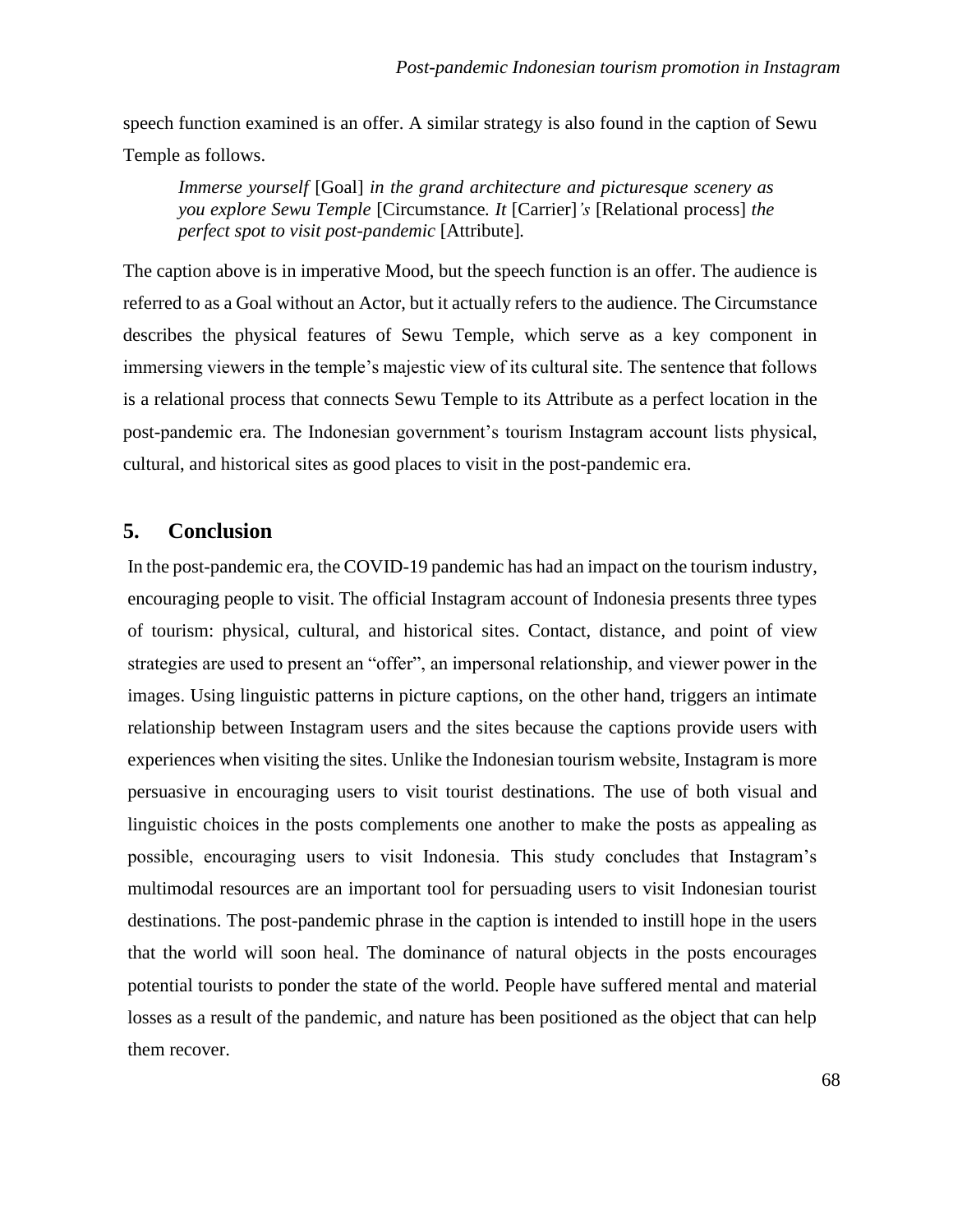This study has limitations, despite the fact that it discussed both visual and linguistic elements used in Instagram posts. First, it restricted data on post-pandemic tourism in a government-run Instagram account. As a result, this paper suggests that future research collects additional data from other Instagram accounts, either from Indonesia or from other countries, that discuss post-pandemic tourism promotion. Second, this paper focused on the interpersonal and interactive meanings in its analysis. In other words, the analysis was limited to how Instagram posts build their social relationship with its users. Future researchers are suggested to examine both ideational and representational meanings on the Instagram posts to observe what kinds of experiences are offered. Third, this paper took the Indonesian tourism Instagram account as the object of study, assumed as the most familiar social media to local and global tourists due to its easy access. This paper, thus, suggests future researchers compare tourism social media to map the similarities and differences in how tourism is promoted, particularly in Indonesia.

#### **Acknowledgment**

We would like to thank the respected reviewers for giving us feedback.

## **Declaration of Conflicting Interests**

The authors declared no potential conflicts of interest with respect to the research, authorship, and/or publication of this article.

#### **Disclosure Statement**

The authors acknowledge no financial interest or benefit that has arisen from the direct applications of this research

## **Funding**

The authors received no financial support for the research, authorship and/or publication of this article.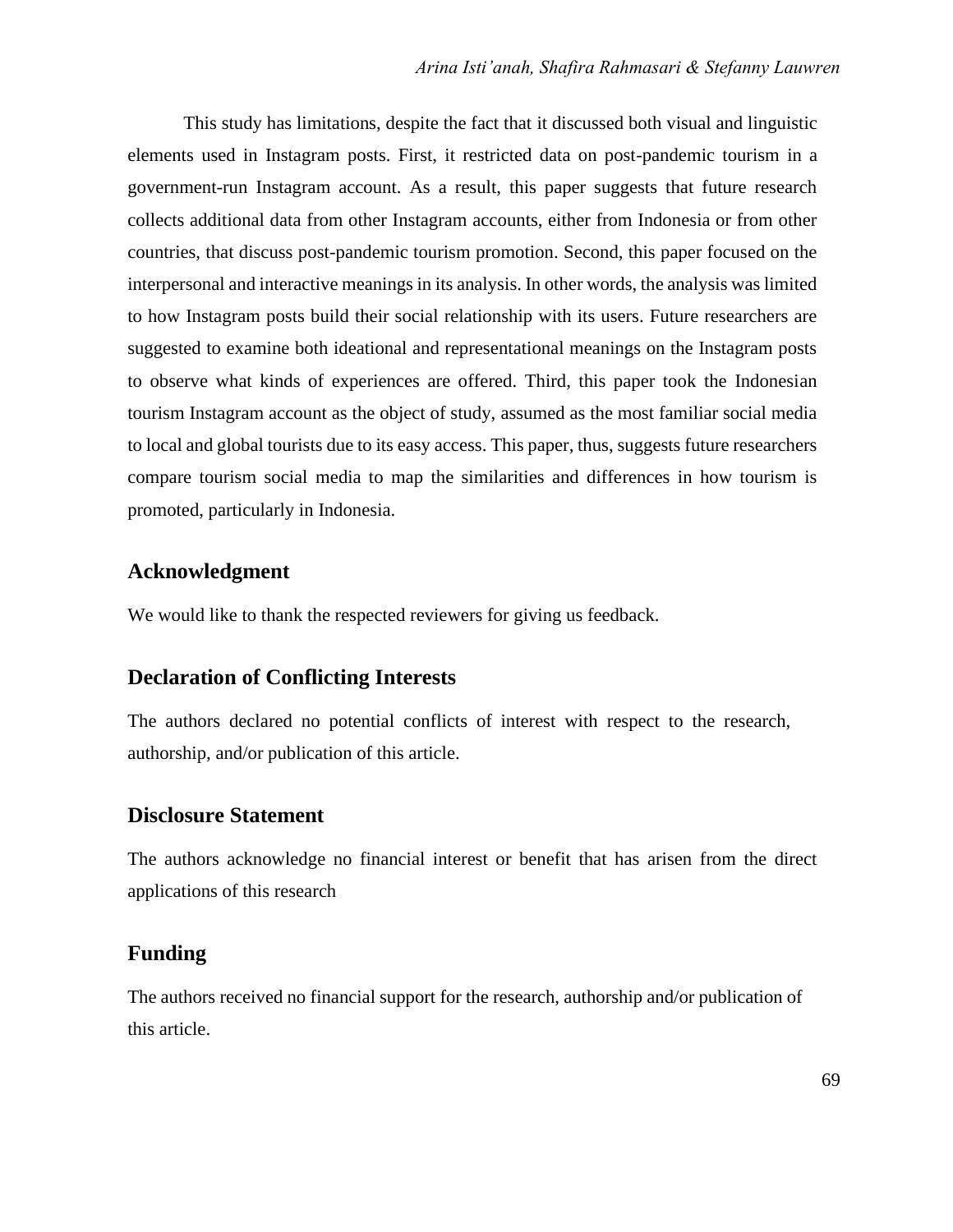### **References**

- Abdullah, S. I. (2014). Distribution of daily use local language in Indonesia. *International Conference on Education and Language, 1*, 6.
- Akhlas, A. W. (2020, July 17). Pandemic erases \$5.9b of Indonesia's tourism revenue. *The Jakarta Post*. Retrieved from<https://www.thejakartapost.com/paper/2020/07/16>
- Ananda, R., Fitriani, S. S., Samad, I. A., & Patak, A. A. (2019). Cigarette advertisements: A systemic functional grammar and multimodal analysis. *Indonesian Journal of Applied Linguistics, 8*(3), 616–626.<https://doi.org/10.17509/ijal.v8i3.15261>
- Baykal, N. (2016). Multimodal construction of female looks: An analysis of mascara advertisements. *Dibilim Arastirmalari Dergisi, 2,* 39–59.
- Dallyono, R., & Sukyadi, D. (2019). An analysis of multimodal resources in environmental protection posters. *Indonesian Journal of Applied Linguistics, 9*(2), 472–479. <https://doi.org/10.17509/ijal.v9i2.20245>
- Eggins, S. (2004). *An introduction to systemic functional linguistics* (2nd ed). Continuum.
- Elsanhoury, M. H. A. G. H. (2020). A multimodal discourse analysis of political speeches: The case of Donald Trump's 2016 election speeches. *Journal of Language and Literature, 20*(2), 168.<https://doi.org/10.24071/joll.v20i2.2390>
- Figueiredo, D. D. C., & Pasquetti, C. A. (2016). The discourse of tourism: An analysis of the online article "Best in Travel 2015: Top 10 cities" in its translation to Brazilian Portuguese. *Ilha Do Desterro: A Journal of English Language, Literatures in English and Cultural Studies, 69*(1), 201. [https://doi.org/10.5007/2175-](https://doi.org/10.5007/2175-8026.2016v69n1p201) [8026.2016v69n1p201](https://doi.org/10.5007/2175-8026.2016v69n1p201)
- Francesconi, S. (2014). Reading tourism texts: A multimodal analysis. *Tourism and Cultural Change, 36*.<https://doi.org/10.21832/9781845414283>
- Gurtner, Y. (2016). Returning to paradise: Investigating issues of tourism crisis and disaster recovery on the island of Bali. *Journal of Hospitality and Tourism Management, 28*, 11–19.<https://doi.org/10.1016/j.jhtm.2016.04.007>
- Halliday, M. A. K., & Matthiessen, C. M. I. M. (2014). *Halliday's introduction to functional grammar* (4th ed.). Routledge.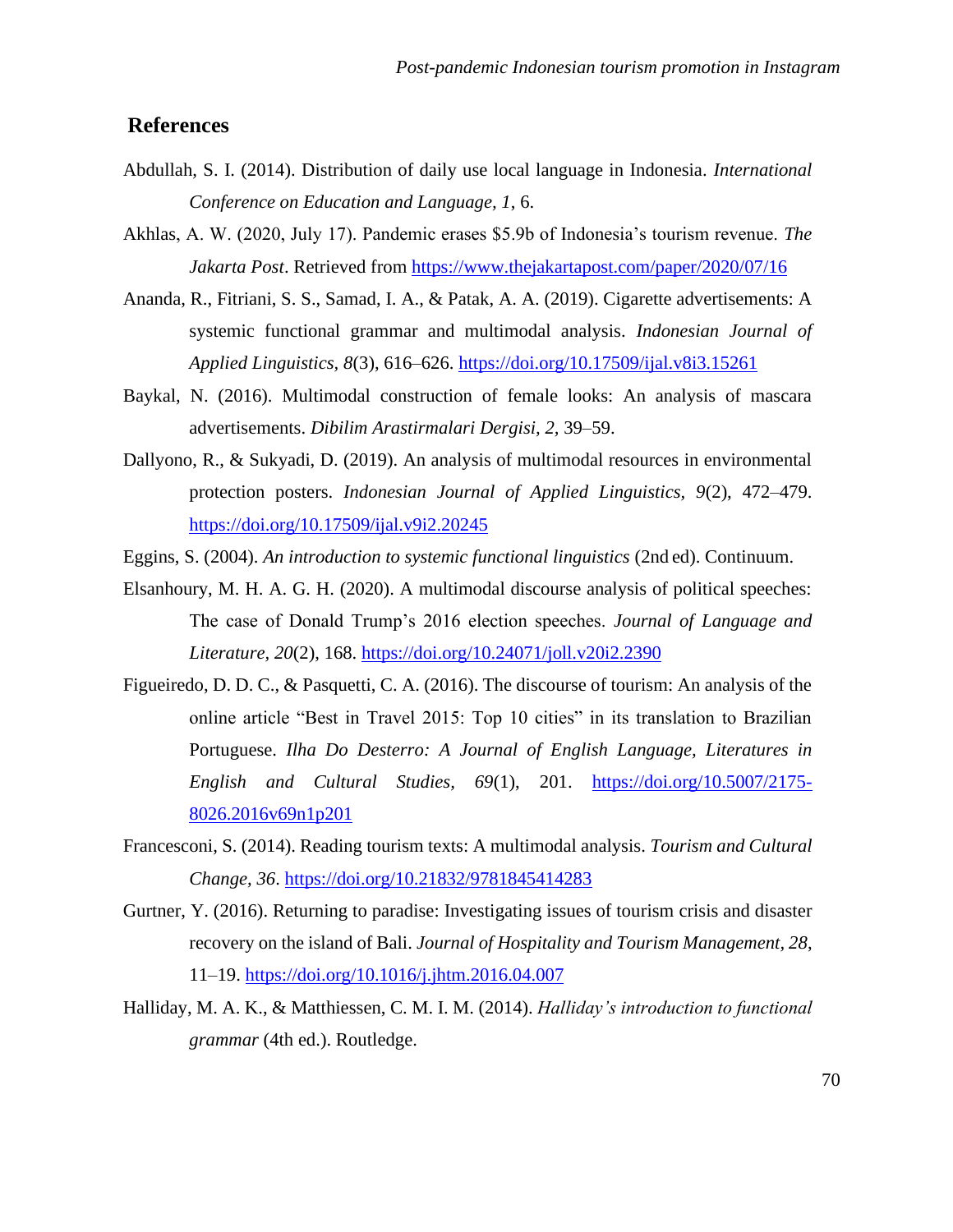- Isti'anah, A. (2014). Transitivity analysis in four selected opinions about Jakarta governor election. *Journal of Language and Literature, 14*(2), 163–175.
- Isti'anah, A. (2020). (Re)evaluating language attitudes on Indonesian tourism website: A study on ecolinguistics. *Studies in English Language and Education, 7*(2), 622–641. <https://doi.org/10.24815/siele.v7i2.16683>
- Kress, G., & Leeuwen, T. van. (2006). *Reading images: The grammar of visual design.*  Routledge.
- Liu, S. (2019). A multimodal discourse analysis of the interactive meaning in public service advertisement. *Journal of Advances in Linguistics, 10,* 1523–1534. <https://doi.org/10.24297/jal.v10i0.8196>
- Liu-Lastres, B., Mariska, D., Tan, X., & Ying, T. (2020). Can post-disaster tourism development improve destination livelihoods? A case study of Aceh, Indonesia. *Journal of Destination Marketing & Management, 18,* 100510. <https://doi.org/10.1016/j.jdmm.2020.100510>
- Manca, E. (2016). *Persuasion in tourism discourse: Methodologies and models*. Cambridge Scholars Publishing.
- Matthiessen, C. M. I. M., Teruya, K., & Lam, M. (2010). *Key terms in systemic functional linguistics*. Continuum.
- Meisani, D. R., Chofiyya, N. N., & Handayani, R. (2016). Captions writing in Instagram: Understanding the meaning and the communicative function in learning a language. *Jambi-English Language Teaching, 1*(2). <https://online-journal.unja.ac.id/jelt/article/view/3437>
- Nedra, B.-A., Hadhri, W., & Mezrani, M. (2019). Determinants of customers' intentions to use hedonic networks: The case of Instagram. *Journal of Retailing and Consumer Services, 46*, 21–32.<https://doi.org/10.1016/j.jretconser.2018.09.001>
- Norris, S. (2012). *Multimodality in practice: Investigating theory-in-practice-throughmethodology*. Routledge.
- Paauw, S. (2009). One land, one nation, one language: An analysis of Indonesia's national language policy. In H. Lehnert-LeHouillier and A.B. Fine (Eds.), *University of Rochester Working Papers in the Language Sciences, 5*(1), 2-16.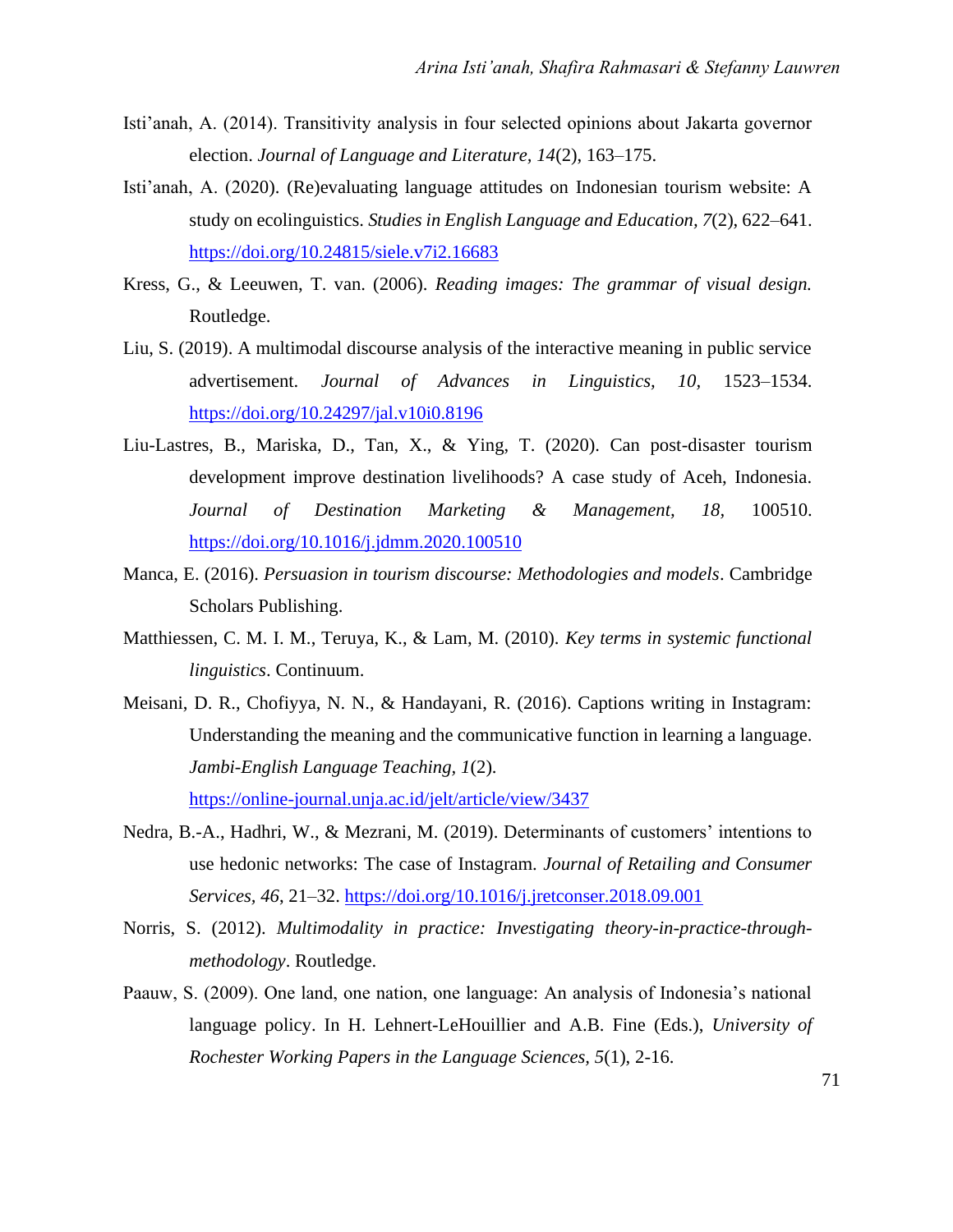- Rahma, V. S., & Arvianti, G. F. (2020). The impacts of covid-19 pandemic in Indonesia and China's hotel industry: How to overcome it? *JELAJAH: Journal of Tourism and Hospitality*, *2*(1), 55 - 64.<https://doi.org/10.33830/jelajah.v2i1.864>
- Rahmasari, S., & Lauwren, S. (2020). Modality Analysis on the Official Website of Indonesian Tourism. *Journal of Language and Literature, 8*.
- Rudito, Y. Y., & Anita, A. (2020). Persuasive Strategies Used in Burger King's Instagram Post Caption. *Journal of Language and Literature, 8*(1), 96–104. <https://doi.org/10.35760/jll.2020.v8i1.2141>
- Salim, M. A. M., Ibrahim, N. A., & Hassan, H. (2018). Authenticating the tourist destination on the official website of Indonesia: A multimodal perspective. *Astra Salvensis-Revista de Istorie Si Cultura, 6*(1), 333–343.
- Samad, Y., Salim, M. A., & Akib, H. (2018). The functions of language in realizing the Indonesian culinary on the official tourism website of Indonesia: A tourism discourse perspective. *IOSR Journal of Humanities and Social Science, 23*(10), 7–15.
- Susilawati, S., Falefi, R., & Purwoko, A. (2020). Impact of COVID-19's Pandemic on the Economy of Indonesia. *Budapest International Research and Critics Institute (BIRCI-Journal): Humanities and Social Sciences, 3*(2), 1147–1156. <https://doi.org/10.33258/birci.v3i2.954>
- Thompson, G. (2013). *Introducing functional grammar* (3rd ed.). Routledge, Taylor & Francis Group.
- WHO Coronavirus Disease (COVID-19) Dashboard. (n.d.). [https://covid19.who.int](https://covid19.who.int/)
- Yan, Y., Chen, J., & Wang, Z. (2020). Mining public sentiments and perspectives from geotagged social media data for appraising the post-earthquake recovery of tourism destinations. *Applied Geography, 123*, 102306. <https://doi.org/10.1016/j.apgeog.2020.102306>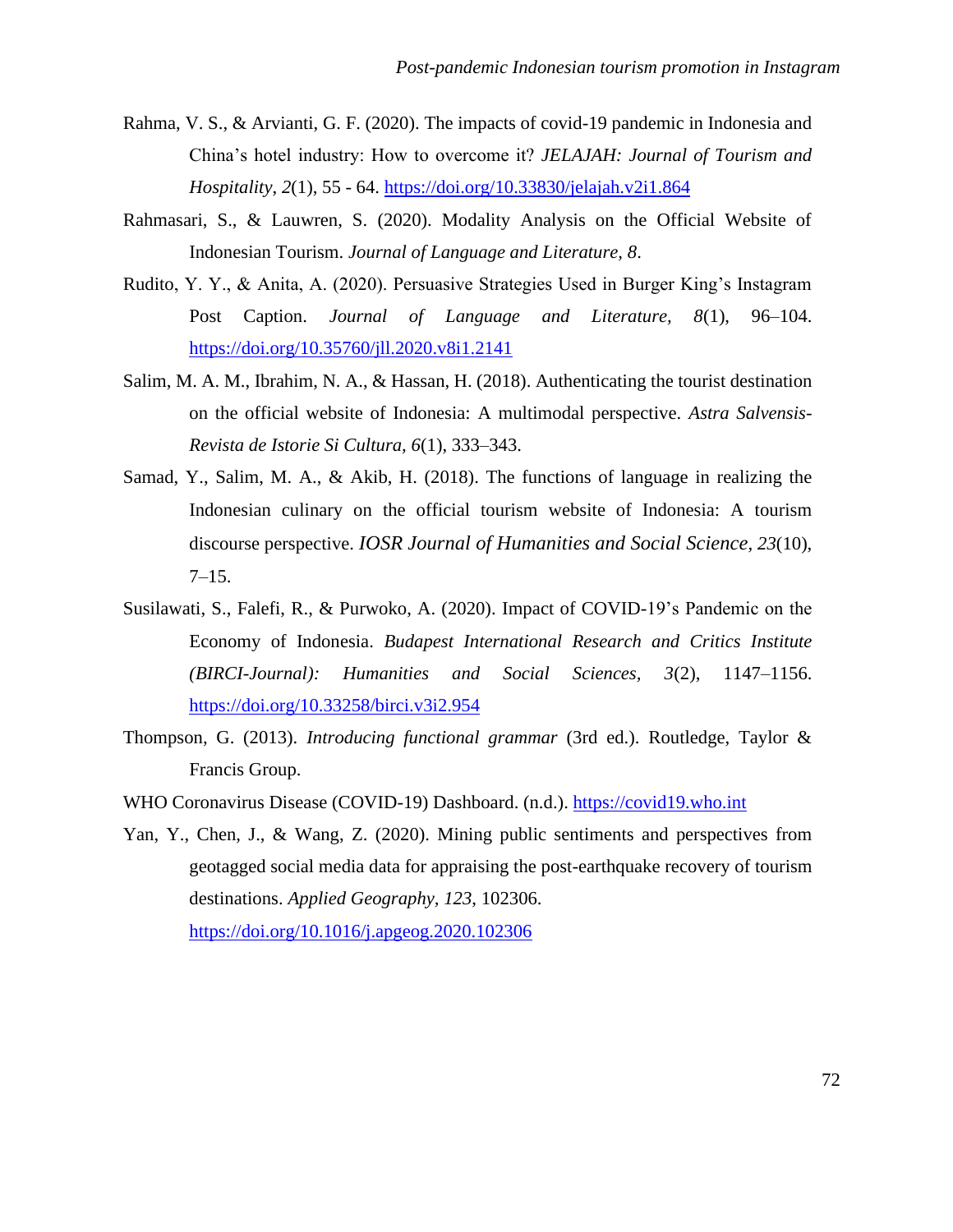Yazdanifard, D. R. (2015). The review of how sales promotion change the consumers perception and their purchasing behavior of a product. *Global Journal of Management and Business Research*.

<https://journalofbusiness.org/index.php/GJMBR/article/view/1704>

Yu, C.-E., & Sun, R. (2019). The role of Instagram in the UNESCO's creative city of gastronomy: A case study of Macau. *Tourism Management, 75*, 257–268. <https://doi.org/10.1016/j.tourman.2019.05.011>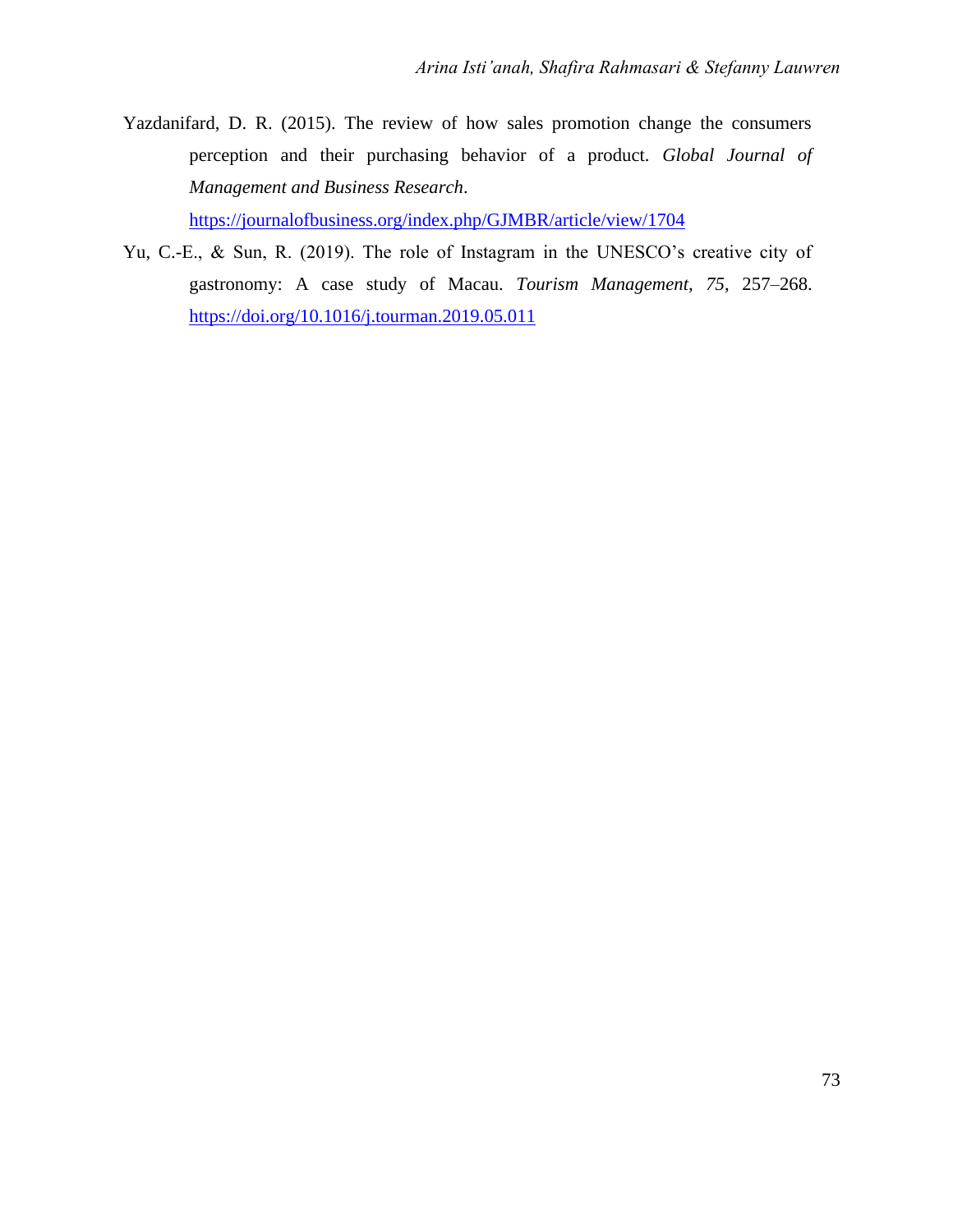## **Appendix**

Picture 1 Picture 2











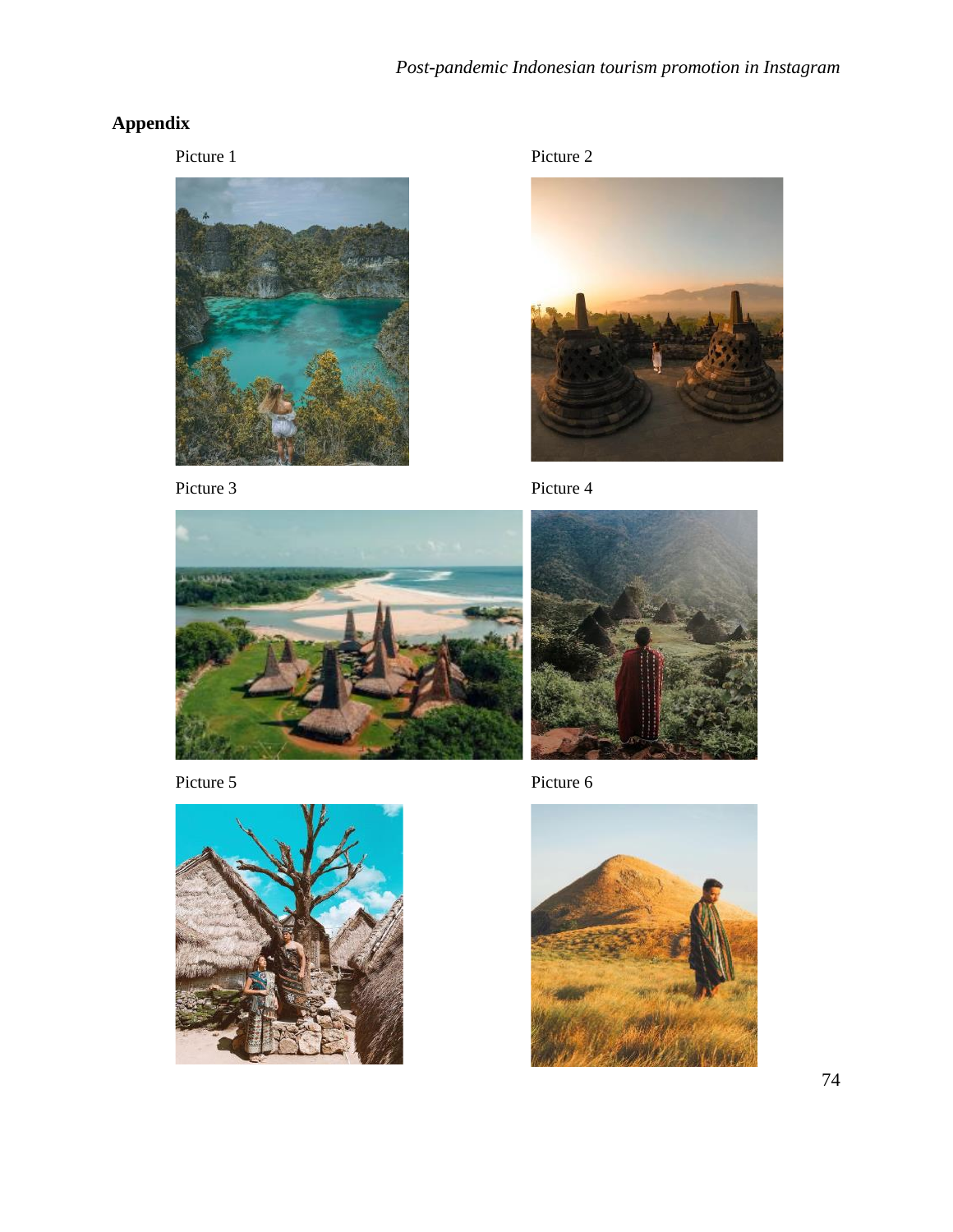# *Arina Isti'anah, Shafira Rahmasari & Stefanny Lauwren*









Picture 9 Picture 10